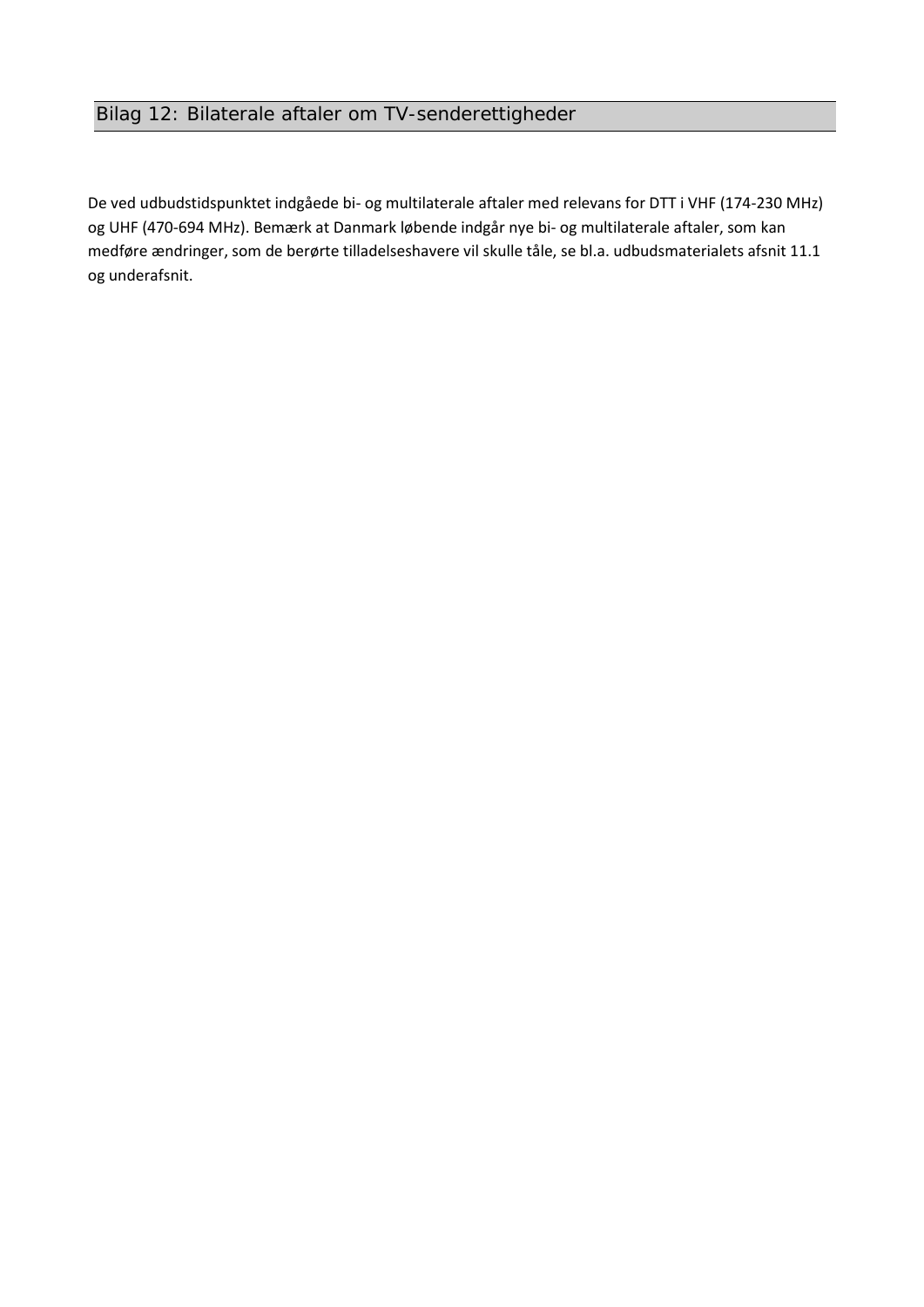# Multilateral aftale med Tyskland, Polen og Sverige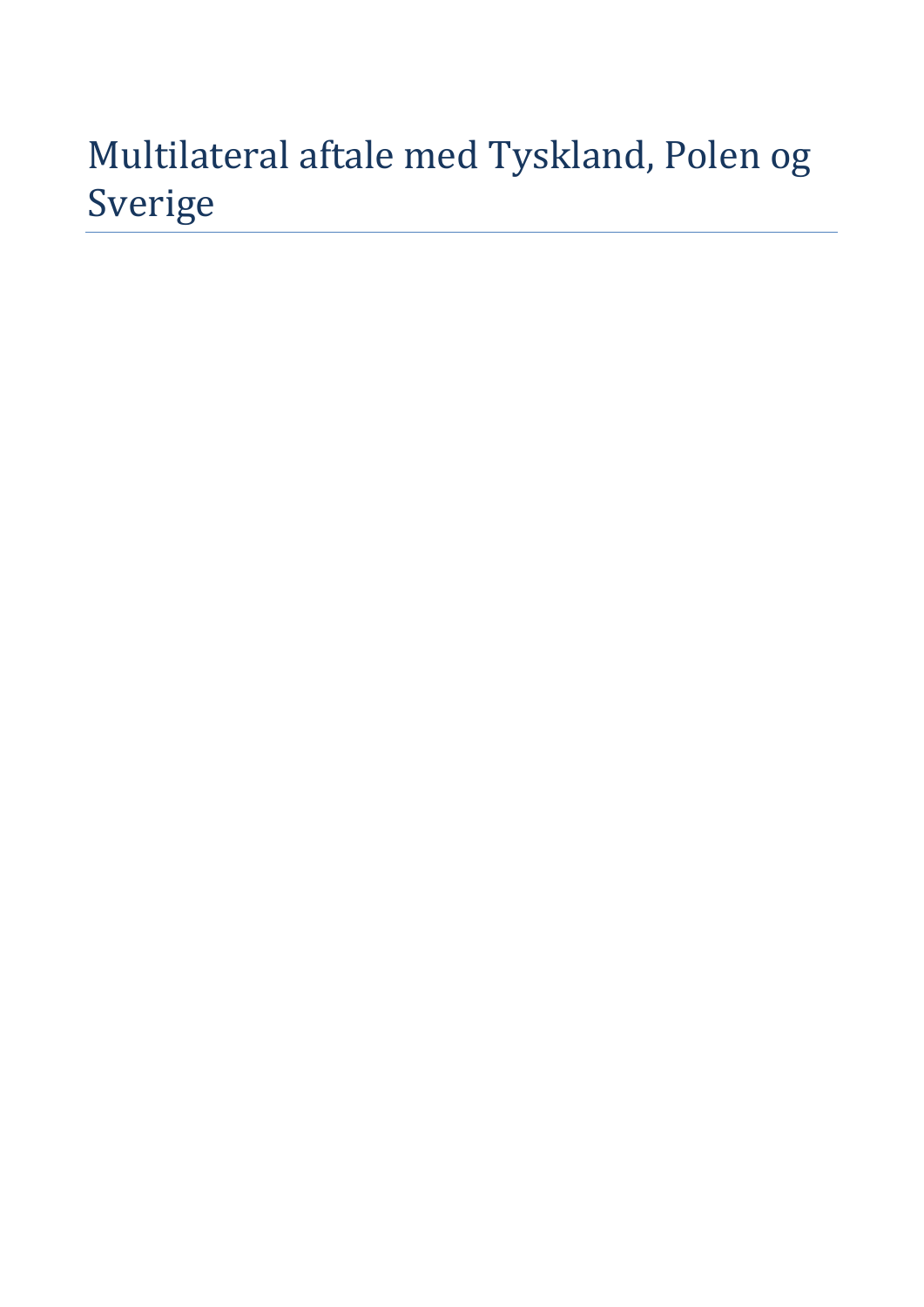## Coordination agreement relating to DTT in the band 470 - 694 MH z in Denmark-Ge:rmany-Poland-Sweden Warsaw 21 June 2016

## Background

Denmark, Germany and Sweden have decided to use the frequency band 694 - 790 MHz for electronic communication services other than broadcasting in the future. While Poland has no such decision at this point in time all four countries subject to this agreement have interest in tinding a solution for the continued service of DTT in the remaining band 470 - 694 MHz. The intention during the negotiations has been to find a common final planning solution enabling up to six layers in each country, depending on chosen SFN-sizes, network structureetc.

#### Ch amge s to th e GIE06 lP'lliam1

In order to replan the band 470-694 MHz a number of changes have to be done to the existing GE06Plan.

Aclld fiti on s

In the following section all entries having a channel number that is not underline d may be implemented from the day of entry into force of the agreement. Entries having an *underlined* channel number may only be implemented when agreed amongst the concerned parties (given in paranthesis behind each new, underlined entry).

The following Allotments are accepted by the above mentioned Administrations as additions to the GE06 Plan:

| Denmark                    |                    |             |             |    |
|----------------------------|--------------------|-------------|-------------|----|
| <b>TOLNE-NIBE</b>          | 26                 | 4(.JSJ)     |             |    |
| <b>THISTED</b>             | 27                 | 35          | 45          |    |
| <b>VIDEBAEK</b>            | 21                 | 23          | 42          | 47 |
| <b>VIBORG</b>              | 27                 | 28          | 38          | 47 |
| <b>HADSTEN-AARHUS</b>      | 29                 | 46(S)       |             |    |
| <b>HEDENSTED</b>           | 41                 | 43          |             |    |
| <b>VARDE</b>               | 23                 | 32          | 34 (D)      | 41 |
| <b>AABENRAA</b>            | 25                 | 30(D)       | 40(D)       |    |
| <b>TOMMERUP-SVENDBORG</b>  | 30 <sub>i</sub> DJ | $?$ (D)     | 371D1       |    |
| <b>VORDINGBORG-NAKSKOV</b> | 31                 | 32          |             |    |
| <b>JYDERUP</b>             | 33 (SI             | 34          |             |    |
| <b>KOEBENHAVN</b>          | 33 (SI             | 40(S.D)     | 42          | 48 |
| <b>ROE</b>                 | 33 (SI             | 40 (D. POL) | 45 (S. POL) |    |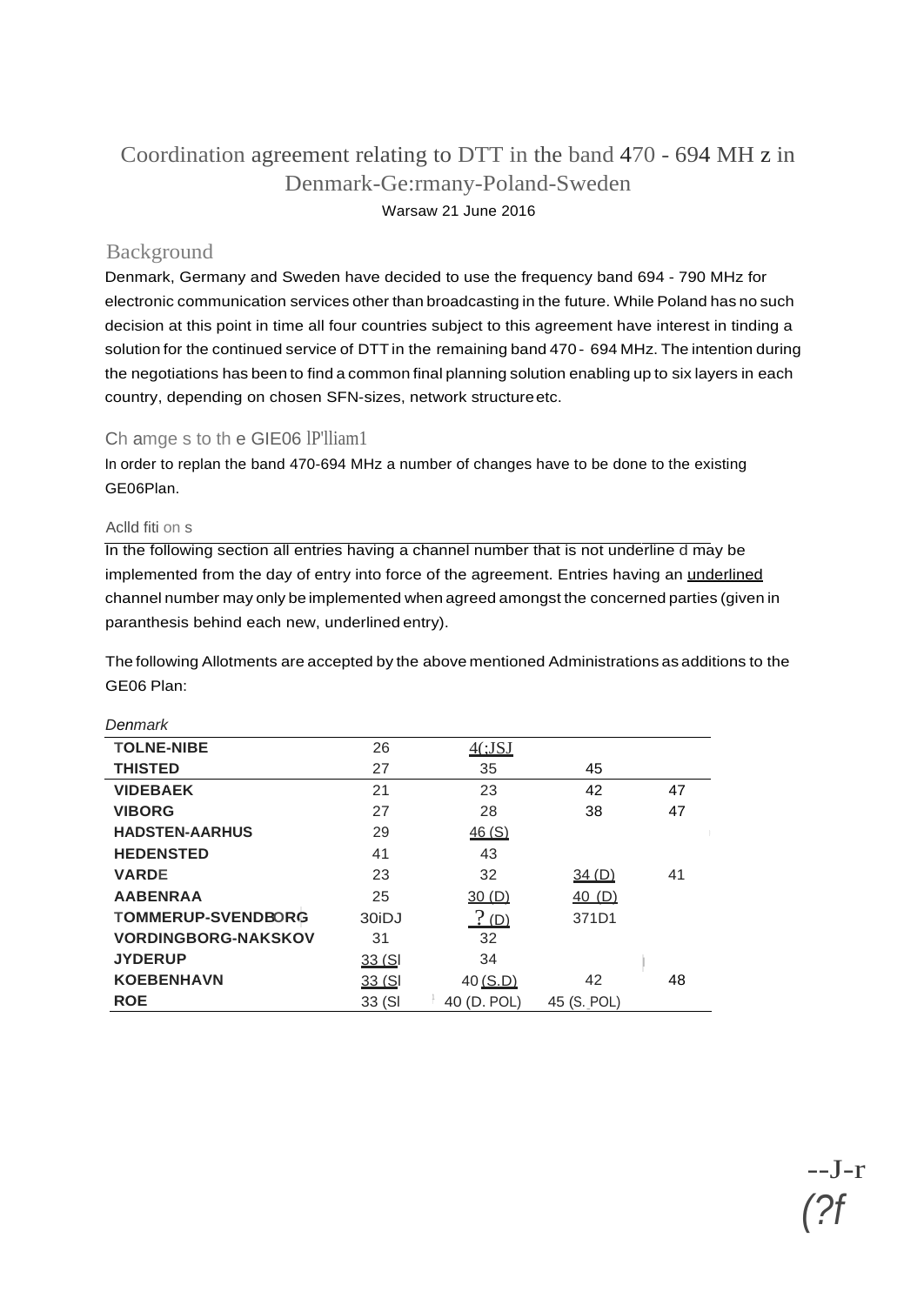#### *Germany*

Germany optimized t he structure of all allotment shapes according to the service areas of the main t ransmitt ers within the allotments. Germany will use the same shape structures for all layers. For this reason Germany will withdraw all allotments and assignment s from the GE06 Plan and will add new allotments having these new shapes (annex " New German allotment plan.t xt" of this agreem ent). All changes correspond to t he mutually agreed common final plan.

| <b>NEUBRANDENBURG</b>    | 22    | 23        | 291PO U                                                     | 36               | 44 (POL) | 46 (POL) |
|--------------------------|-------|-----------|-------------------------------------------------------------|------------------|----------|----------|
| <b>ROSTOCK</b>           | 24    | 26        | 29                                                          | 36               | 44       | 46       |
| <b>ROGEN-USEDOM</b>      | 24(8) | 26(8)     | 29                                                          | 36               | 44 CPOU  | 46       |
| <b>SCHWERIN</b>          | 24    | 26        | 29                                                          | 36               | 44       | 46       |
| <b>KIEL</b>              | 21    | 271DNK    | $28$ <dnk)< th=""><th>39</th><th>45</th><th>47</th></dnk)<> | 39               | 45       | 47       |
| <b>HAMBURG-LUBECK</b>    | 23    | 27<br>DNK | 28                                                          | 33               | 411DNK   | 45       |
| <b>WESTKOSTE</b>         | 24    | 26        | 270NK)                                                      | $f-28$ < $DNK$ ) | 31       | 45       |
|                          |       |           |                                                             |                  |          |          |
| <b>HAMBURG</b> reaional  | 37    | 40        |                                                             |                  |          |          |
| <b>BREMEN</b> reaional   | 34    | 46        |                                                             |                  |          |          |
| <b>AURICH</b>            | 29    | 35        | 42                                                          | 43               | 48       |          |
| <b>CUXHAVEN</b>          | 29    | 35        | 36                                                          | 42               | 48       |          |
| <b>BREMEN-UNTERWESER</b> | 22    | 29        | $\overline{30}$                                             | $\overline{35}$  | 42       | 48       |
| <b>UELZEN</b>            | 22    | 25        | 32                                                          | 38               | 43       | 48       |
| <b>D ANNENBERG</b>       | 30    | 32        | 35                                                          | 38               | 43       | 48       |
| <b>DEQUEDE</b>           | 30    | 32        | 34                                                          | 35               | 45       | 48       |
| - PRIIZWALK              | 21    | 27        | 28                                                          | 31               | 35       | 42       |
| <b>CASEKOW</b>           | 22    | 23        | 25                                                          | $\overline{27}$  | 33       | 40       |
| <b>BERLIN</b>            | 25    | Ή         | 31                                                          | 33               | 40       | 42       |
| <b>BERLIN</b> regional   | 39    | 47        |                                                             |                  |          |          |
| <b>BOOSSEN</b>           | 25    | 291POU    | 31                                                          | 33               | 40       | 43       |
|                          |       |           |                                                             |                  |          |          |

| <b>HELSINGBORG</b><br>sam are! as S-PT2-20 54 | 27           | 45 |    |
|-----------------------------------------------|--------------|----|----|
| <b>MALMOE</b>                                 | 30           | 43 |    |
| Same area as S-DT2-20356)                     |              |    |    |
| (same area as S:-GT 2-00011)                  | 27           | 43 |    |
| <b>KARLSHAMN-KARLSKRONA</b>                   | $31$ $\{DNK$ | 41 | 43 |
| <b>VISLANDA</b>                               | 2.4          | 29 | 44 |
| <b>EMMABODA</b>                               | 26           | 36 |    |
| <b>VISBY</b>                                  | 22           | 31 |    |
|                                               |              |    |    |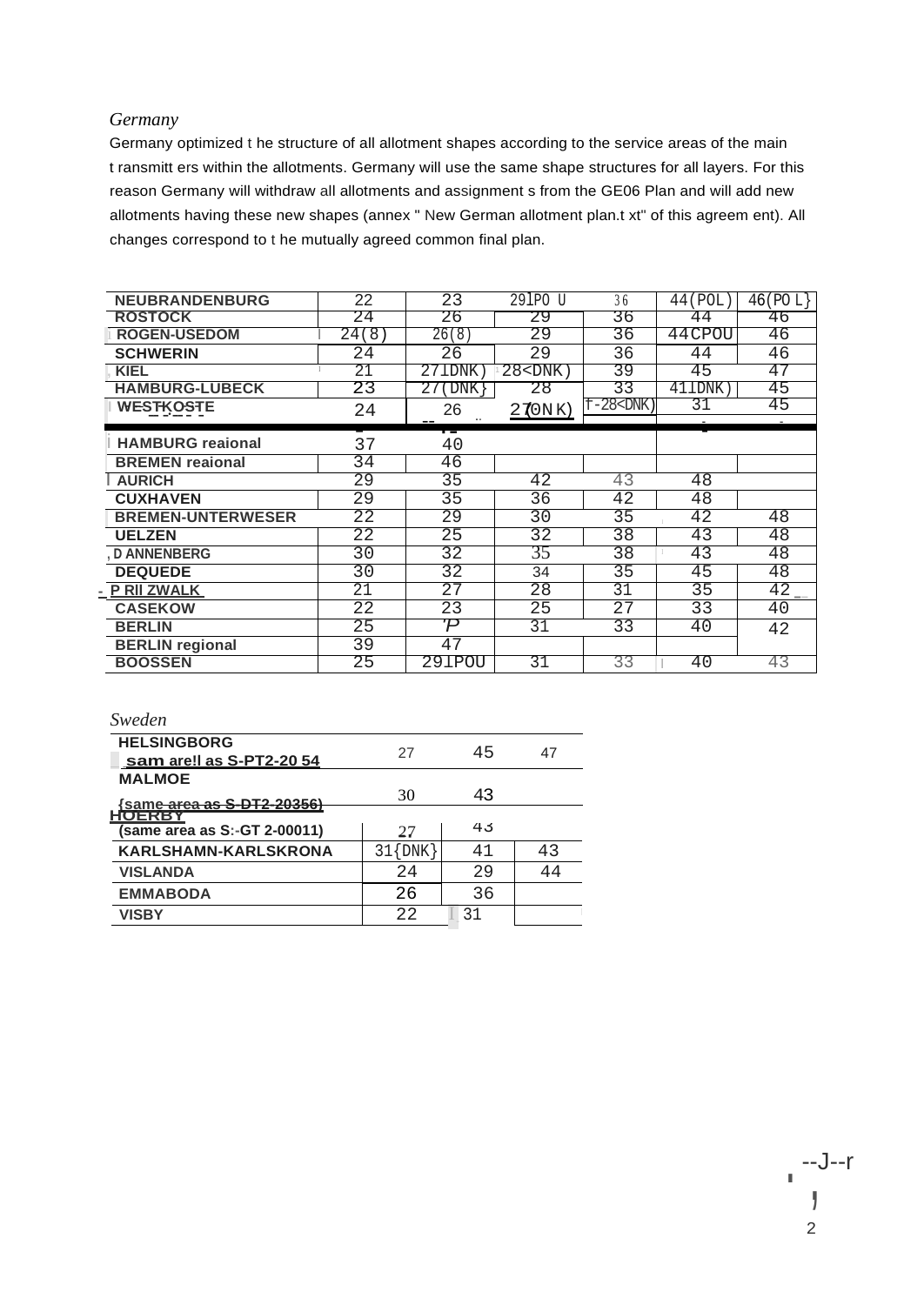| Po/and               |       |       |              |  |
|----------------------|-------|-------|--------------|--|
| ; GDANSK             | 24(S) | 25    | 44           |  |
| $PM-2$               | 45(S) |       |              |  |
| <b>LEBORK</b>        | 44    | 48    |              |  |
| <b>KOSZALIN</b>      | 28    | 35    | 37 <u>ml</u> |  |
| <b>PM-1</b>          | 48    |       |              |  |
| ZP-1 (northern part) | 38    |       |              |  |
| ZP-1 (southem part)  | 33    |       |              |  |
| <b>BIALOGARD</b>     | 35    | 37(D) | 47           |  |
| <b>SWINOUJSCIE</b>   | 21    | 37(D) |              |  |
| <b>SZCZECIN</b>      | 37(D) |       |              |  |
| <b>PILA</b>          | 35    | 441D1 |              |  |
| $WP-1$               | 31    |       |              |  |

The following Assignments are accepted by the above mentioned Administrations as additions to the GE06 Plan:

*Denmark*

| $\cdots$<br>--- | ັ | n |  |
|-----------------|---|---|--|
| .               |   |   |  |

| Germany         |  |
|-----------------|--|
| <b>PRENZLAU</b> |  |

| Po/and          |  |
|-----------------|--|
| <b>KOSZALIN</b> |  |

§ ll.Il]Pl]Pllt'le§ § IlO illl§

The following Allotments or parts (sub-areas) of allotments are to be considered as treated as deleted. That means they have no implementation rights and no protection rights. Nevertheless the allotments may be kept in the GE06 Plan, but will have to be modified to carry a remark using the t\_remarks field saying "D-DNK-POL-S  $21-06-2016$ ", as a reference to this agreement.

The date of entry into effect of the deletions is to be agreed upon in connection with the agreements of the underlined entries in the previous chapter to this agreement:

| Denmark                    |     |                |
|----------------------------|-----|----------------|
| <b>THISTED</b>             | 41  | 4 <sub>1</sub> |
| <b>VIDEBAEK</b>            | 28  | 40             |
| <b>VIBORG</b>              | 2.4 | 40             |
| <b>HEDENSTED</b>           | 33  |                |
| <b>VARDE</b>               | 28  | 46             |
| <b>AABENRAA</b>            | 41  |                |
| <b>TOMMERUP-SV ENDBORG</b> | 27  | 41             |
| <b>ROE</b>                 | 31  |                |
|                            |     |                |

rJu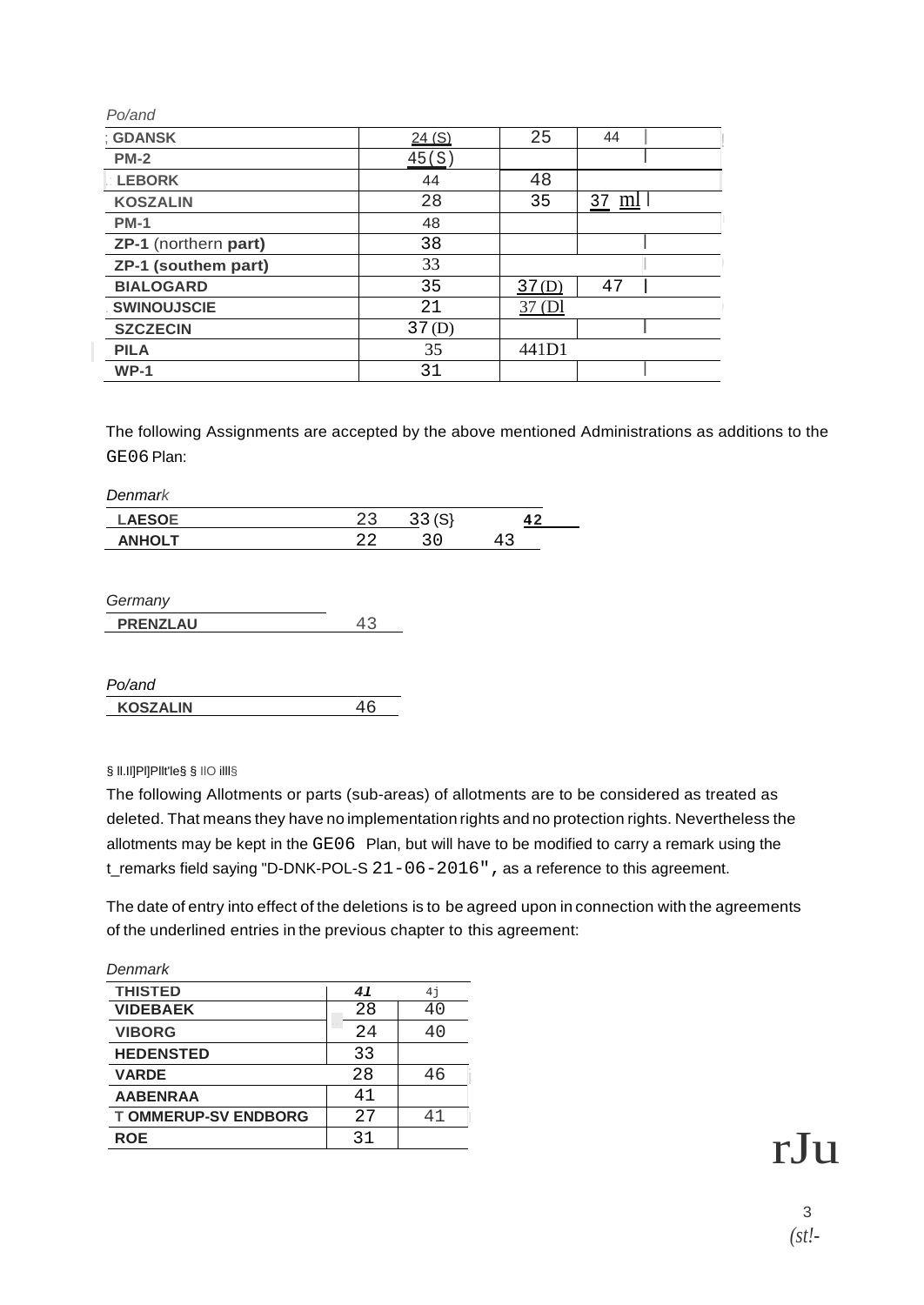#### *Germany*

Germany will withdraw all allotments and assignments from the GE06 Plan and will substitute the allotments with new allotments havingmodified shapes (see explanation under section "Additions").

| Sw eden                    |     |    |  |
|----------------------------|-----|----|--|
| <b>HELSINGBORG</b>         | 30  |    |  |
| (area S-DT2-20354)         |     |    |  |
| <b>HELSINGBORG-HOERBY-</b> | 33  |    |  |
| MALMOE (area S-DT2-20352)  |     | 43 |  |
| KARLSHAMN-KARLSKRONA       | 2.4 | 26 |  |
| <b>VISLANDA</b>            | 40  |    |  |
| ! EMM ABODA                | 45  |    |  |

| 23 |    |
|----|----|
| 40 |    |
| 38 | 45 |
|    |    |
|    |    |

The foliowing Assignments are to be deleted from the GE06 Plan (suppressed).

The date of entry into effect of the deletions is to be agreed upon in connection with the agreements of the underlined entries in the previous chapter to this agreement:

| 44        |          |     |    |
|-----------|----------|-----|----|
| っに<br>2 L | າາ<br>JЈ | 4 C | 46 |
|           |          |     |    |

| and             |  |
|-----------------|--|
| <b>SZCZECIN</b> |  |

lRe \Vli§i rnrn

Revision to this agreement can only be made if all four parties agree.

#### lErn.1te ir fill1l1tl{J) fo irce

This agreement will enter into force upon the signatur e of all four parties.

0'\\L.... c-:ptt- **<sup>4</sup>***8(---*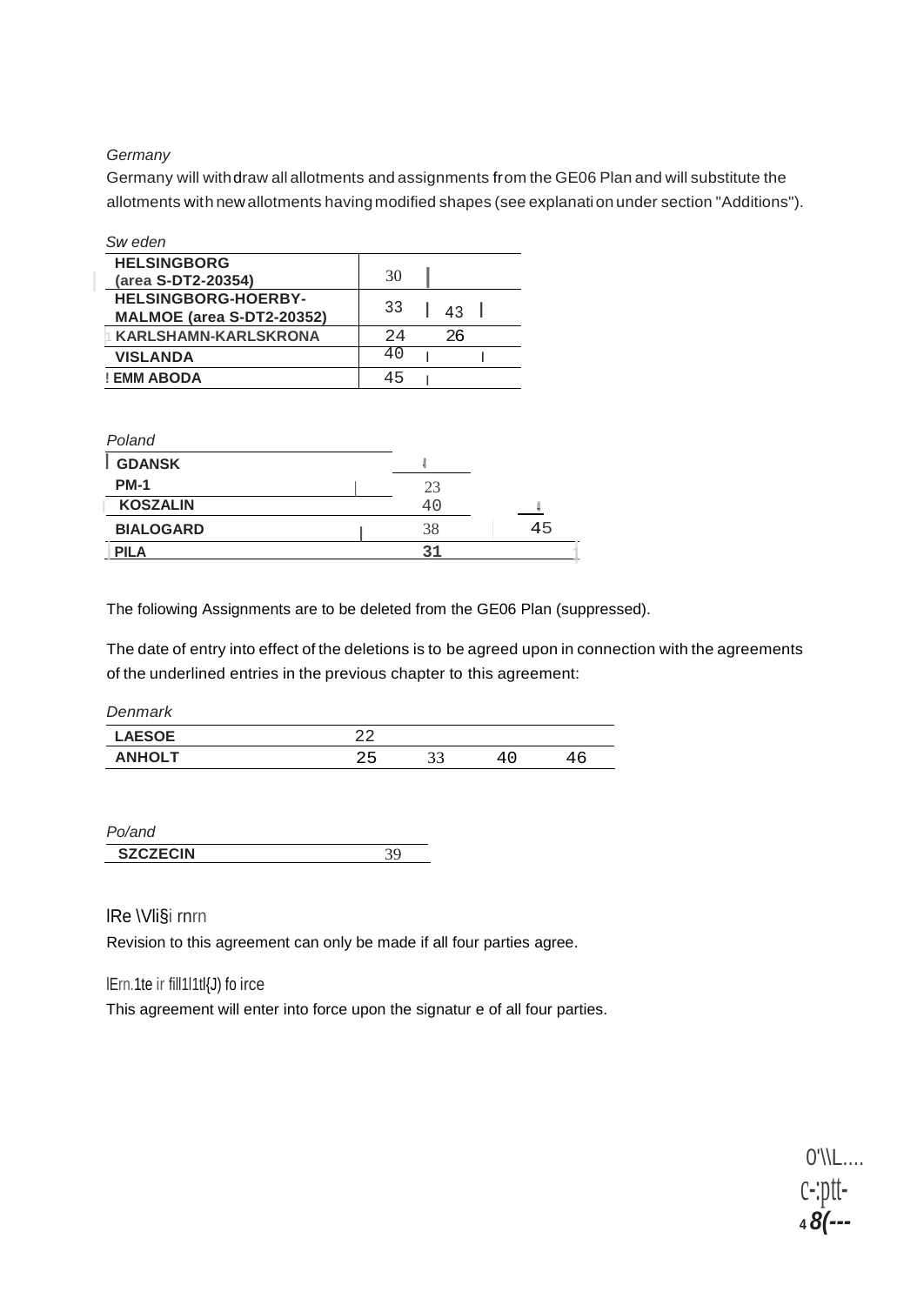Place  $f\emptyset.bx''' h_{\dots}$ Date  $I \cdot J$  ""(t *Lolk*. For the Danish Energy Agency

*J!-· ·* \ \_ I *{* '**Jeppe Tanderup Kristensen** 

Senior Adviser Center for Telecoms, ENS

*n* Place *Sr1nA t* Date *(*  $\mathbf{l}$  *!l.f:>t,b* 

For the Swedish Post and Telecom Authority



Head of Section for Spectrum Development Spectrum Department, PTS

Place **/14.**,'t.t *)...* Date **20** *JW*/*y* ., <1

For the German Bundesnetzagentur

Pela XI

Dr. Sascha Falahat Assist ant Head of Section Broadcasting

Place **W** t.L

Date *ÆG* t- 2..01b

For the Polish Office of Electronic Communication

Dr. inz. Wiktor **S ga** Director of Department of Frequency Resources Management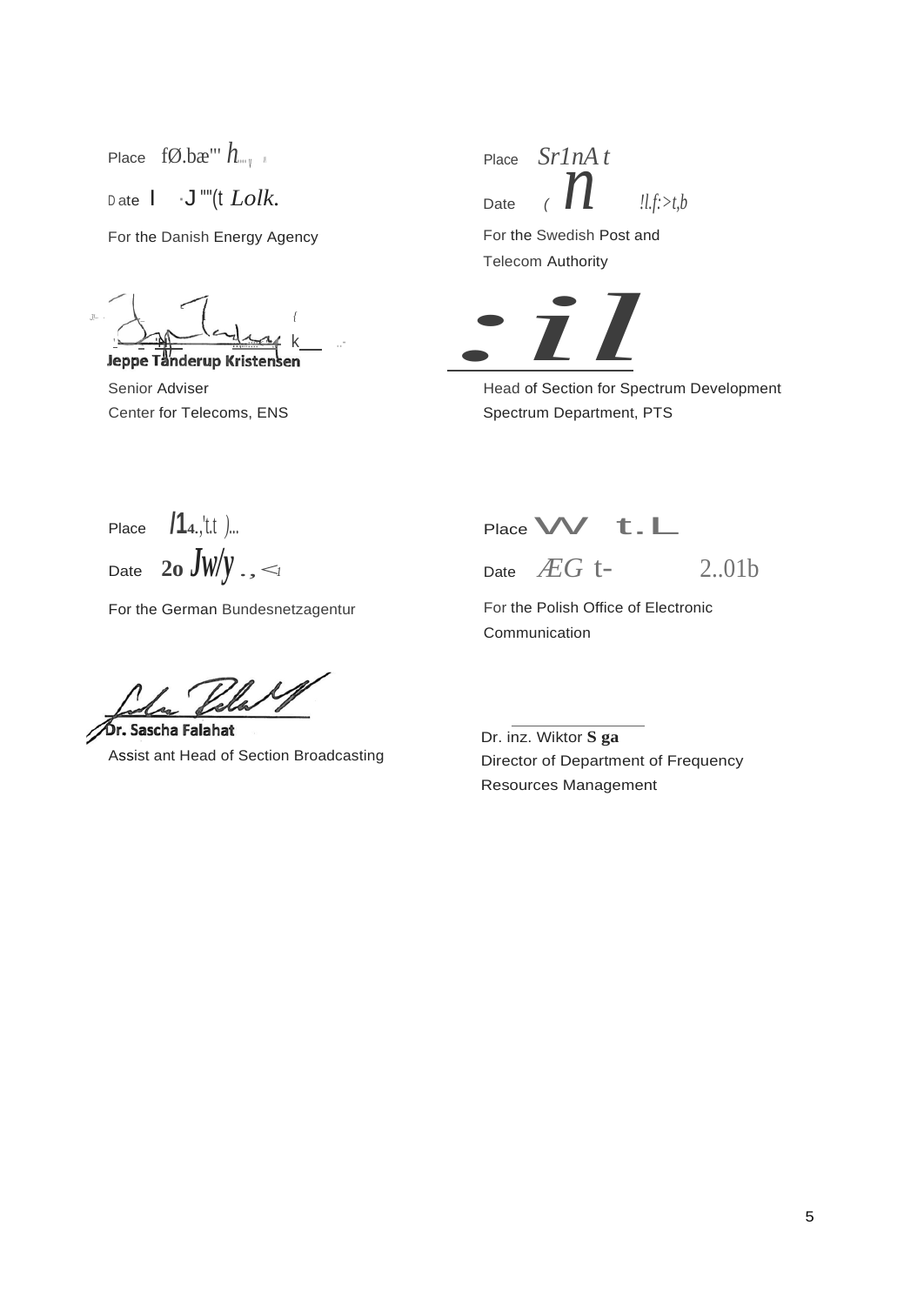# Aftaler med Tyskland

Der er pt. ved at blive indgået en opdateret bilateral aftale vedrørende beskyttelsen mellem DTT og MFCN (LTE700) med Tyskland. Det er planen at denne er indgået og offentliggjort inden for udbudsperioden.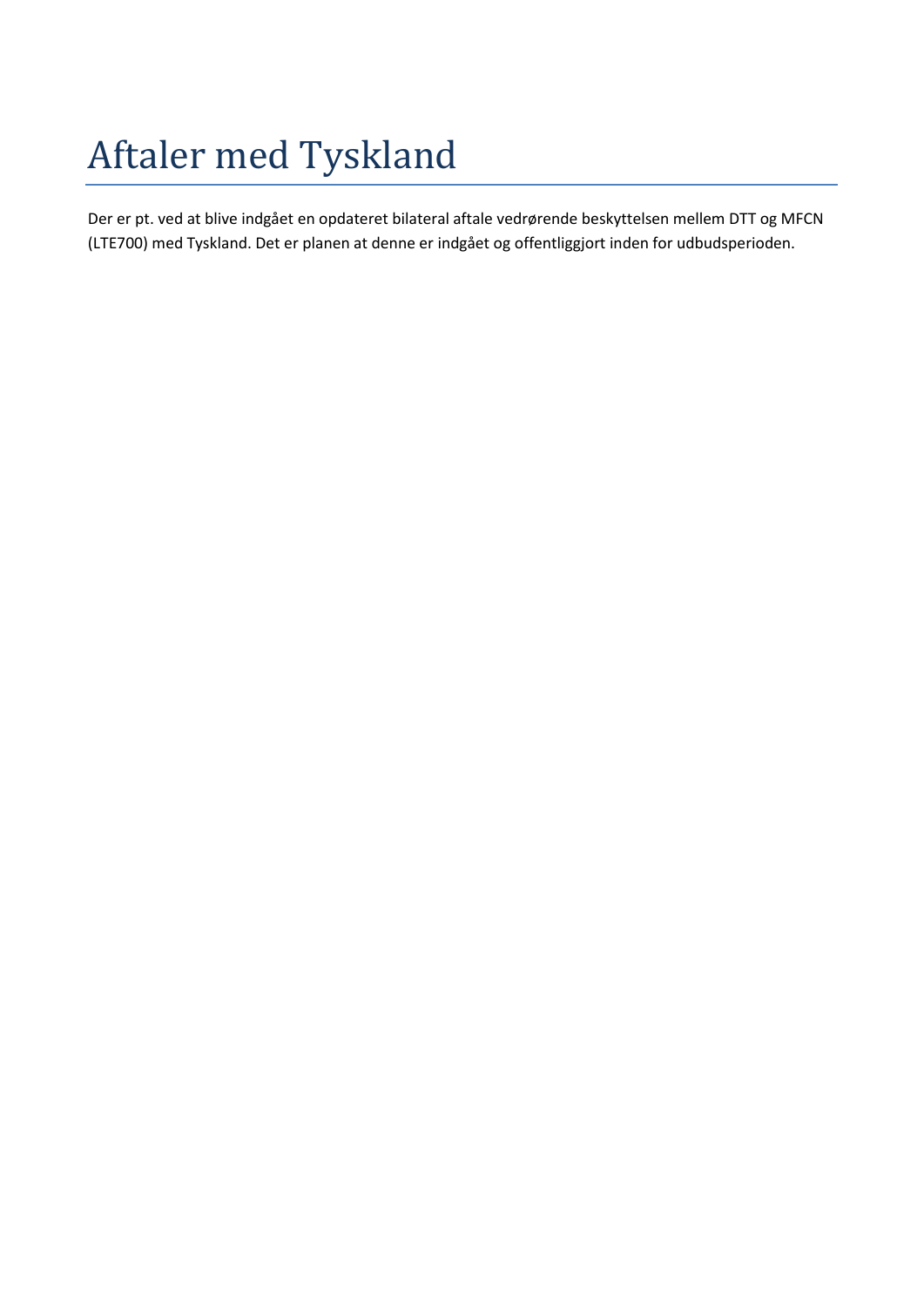## **Agreement between Danmark and Germany covering the Digital assignments andallotments included in the Plan at RRC-06**

## *Background and problem:*

During the development of the digital Plan agreed in Geneva at the RRC-06 a number of assignments and allotments were included in the Plan using conditional Administrative **Declarations** 

To enable the implementation of the assignments and allotments contained in the Plan for Denmark and Germany and at the same time ensw-e the future integrity it is necessary to agree on suitable fieldstrength limits.

## *1. General agreements*

- Coordination between the administrations concemed is required, in case the maximum allowable field strength *as* indicated in chapter 2 (for UHF) and chapter 3 (for VHF) is exceeded by the cumulative interfering field strength of a real network implementation. The network implementation comprises all previously notified assignments as well as all newly notified assignments for the corresponding allotment.
- Field strengths are calculated at 10 meters height for 1% time, 50% of locations.
- Tue power sum method is used to calculate the cumulative interference field strength.
- The cumulative interference field strength is calculated at the boundary of the cochannel/co-block allotments.
- For field strength calculation, the propagation model according to the Geneva RRC-06 Agreement (modified ITU-RP. 1546) should be used. The parties noted that there are differences in the implementation of Jand-sea geographical data which could result in discrepancies in the calculated results. Preferably the land-sea data used at the RRC-06 should be used, if available.
- Assignments, that are situated within an allotment area, designated to transmit on the same channel *as* the allotme but not linked to that allotment, will be treated in the implementation exactly like linked assignments in the RRC 06 planning process. Only the allotment area will be protected. The service area of these assignments outside of the allotment area are not protected.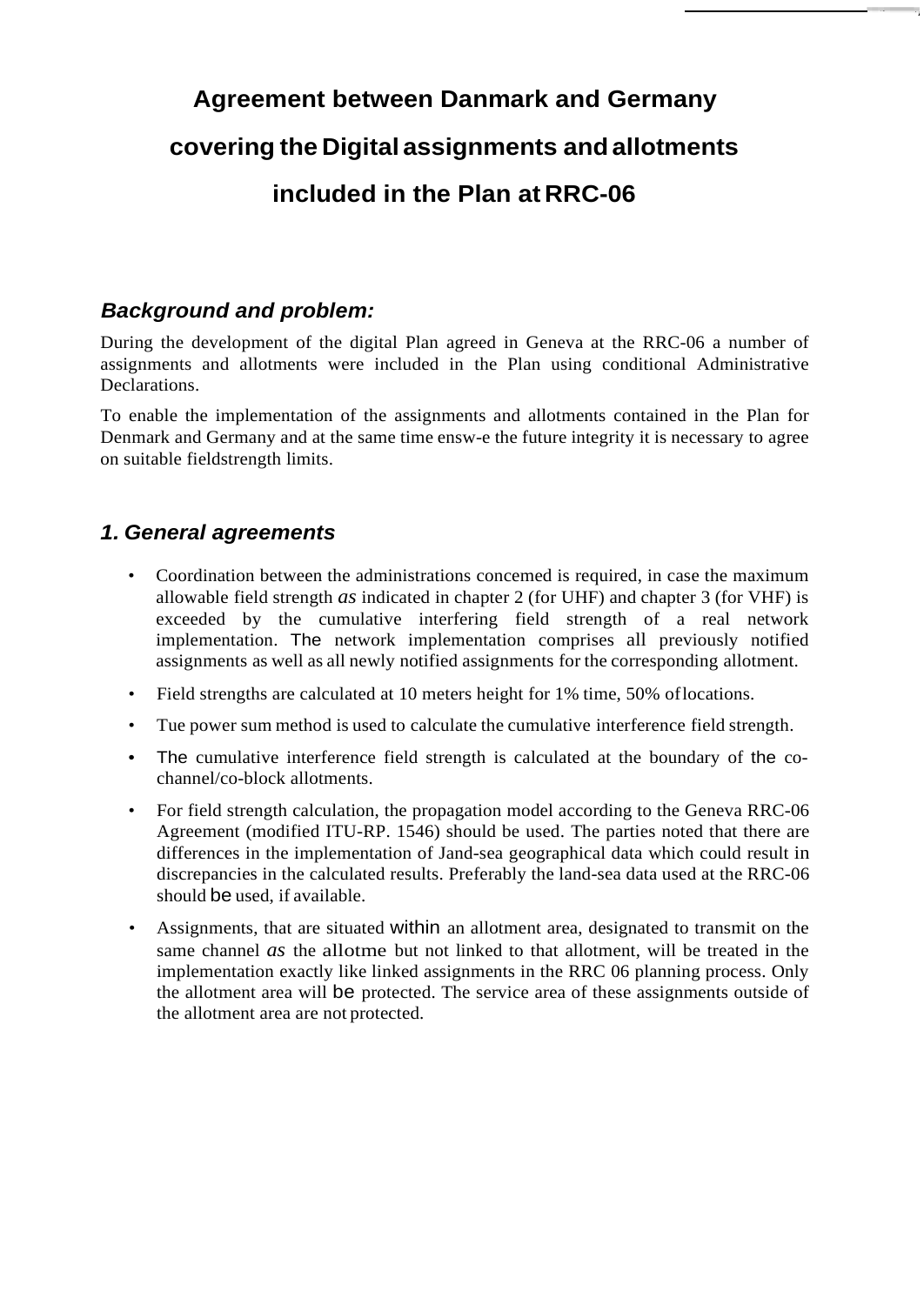## *2. UHF agreement*

Tue maximum allowable interfering field strength *Emaxint* is defined as

Emaxint **=49+** *fco"* **[dBµV/m]**

where *fcorr* is the frequency correction (in dB), given by  $30*log(f/650)$ , fin MHz

Due to the protection ofboth Danish and German other services in channels 61 to 63 and 67 to 69 the implementation of these channels is restricted. Tue parties agreed to seek to find a solution on a case-by-case basis. Nevertheless, it is noted that there is an increased need for using these channels for broadcasting. It is expected that the frequency requirements in this band for other services will decrease.

## *3. VHF agreement*

The maximum allowable interfering field strength Emaxint is defined as follows:

| T-DAB interfered by 7 MHz DVB-T: | Emaxint $=45$ dB $\mu$ V/m     |
|----------------------------------|--------------------------------|
| T-DAB interfered by T-DAB:       | Emaxint $=$ 39 dB $\mu$ V/m    |
| DVB-T interfered by T-DAB:       | Emaxint = $33 \text{ dB}$ µV/m |
| DVB-T interfered by 7 MHz DVB-T: | $E$ maxint = 38 d.B $\mu$ V/m  |

Two or more neighboring allotments using the same channel/block are treated as one allotment.

Geneva, 8<sup>th</sup> of June 2006

On behalf of the Administration of

Denmark

Germany

*.* :/ *<sup>I</sup> .1:7* ..

**Henning Andersen** NITA

Andreas Werner Bundesnetzagentur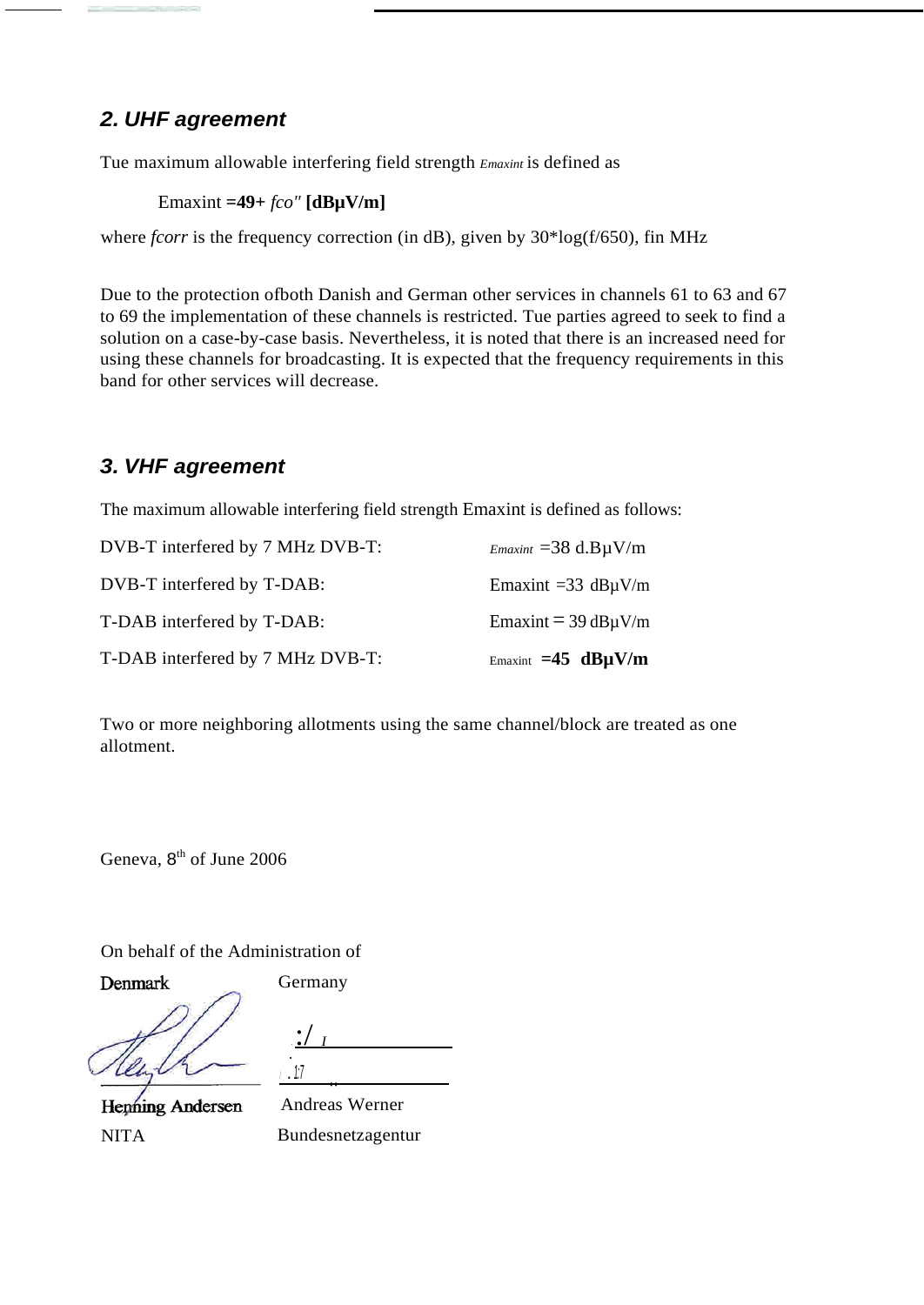## **Additional agreement D-DK 220908\_corr with 28 august 2008 DNK proposal**

**ROENNE & NEKSOE ERP 5kW -> 2kW and AABENRAA ERP reduced by 0,4dB**

| ch    | allotment          | affected allotment | proposal*                                                         |
|-------|--------------------|--------------------|-------------------------------------------------------------------|
| 22    | Aabenraa           | <b>Bremen</b>      | ok as requested now (46 dBW with directional antenna pattern)     |
|       |                    |                    |                                                                   |
| 54    | Koebenhavn         | Neubrandenburg     | ok with bilateral agreement (network to be adjusted accordingly)  |
| 36    | Vorpommern         | <b>Hedensted</b>   | ok with bilateral agreement (network to be adjusted accordingly)  |
|       |                    |                    |                                                                   |
| 56    | <b>Roe</b>         | <b>Schwerin</b>    | additional 0 dB allowed**, only in this direction, not vice versa |
| 52    | Ostfriesland       | Videbaek           | additional 0 dB allowed**, only in this direction, not vice versa |
|       |                    |                    |                                                                   |
| 32    | Roe                | <b>Schwerin</b>    | additional 1 dB allowed**, only in this direction, not vice versa |
| 48    | Ostfriesland       | Videbaek           | additional 1 dB allowed**, only in this direction, not vice versa |
|       |                    |                    |                                                                   |
| 39    | Roe                | Kiel-              | additional 4 dB allowed**, only in this direction                 |
| 39    | Kiel-              | Roe                | additional 4 dB allowed**, only in this direction                 |
|       |                    |                    |                                                                   |
| 59    | <b>Roe</b>         | Kiel-              | additional 3 dB allowed**, only in this direction                 |
| 59    | Kiel-              | Roe                | additional 3 dB allowed**, only in this direction                 |
|       |                    |                    |                                                                   |
| 32,50 | Aabenraa           | <b>Schwerin</b>    | additional 4 dB allowed**, only in this direction, not vice versa |
| 24,26 | Schwerin, Rostock, | Hadsten            | additional 4 dB allowed**, only in this direction, not vice versa |
|       |                    |                    |                                                                   |
| 23    | Koebenhavn         | Neubrandenburg     | additional 3 dB allowed**, only in this direction, not vice versa |
| 23    | Hamburg+Luebeck    | Koebenhavn-Jyderup | additional 3 dB allowed**, only in this direction, not vice versa |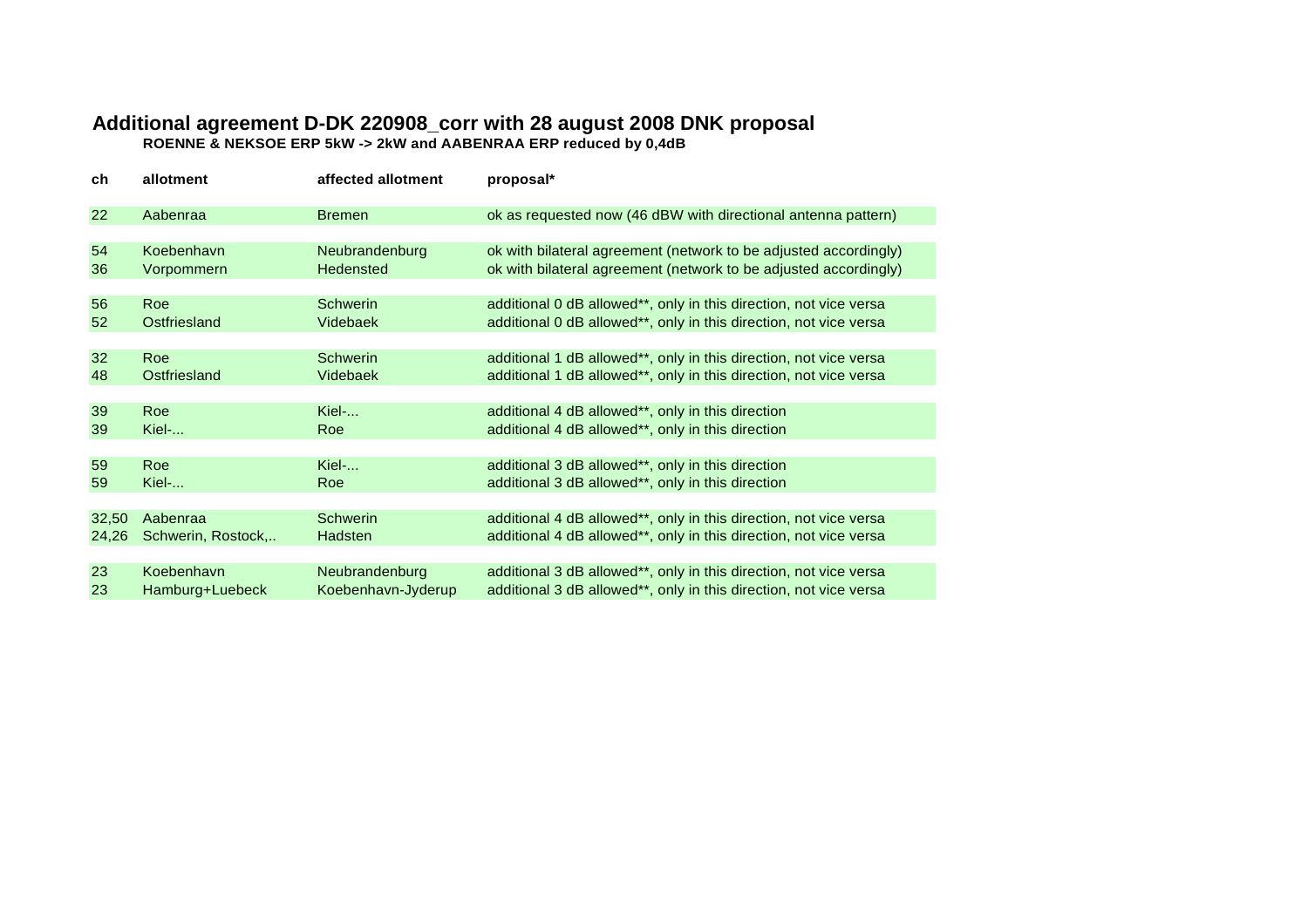## Agreement to solve problems in the UHF-Band for the bilateral area Denmark-Germany

22 May 2014

## **Background**

The above mentioned countries have decided to use the frequency band 790-862 MHz for electronic communication services ether than broadcasting (Digital Dividend) in the future. Beth Administrations have rights for Allotments in the Digital Plan GE06 in this frequency range. The interest of these countries is therefore to find solutions for the continued service of DTT (Digital Terrestrial TV). lnitially the interest is to accommodate in the remaining band 470-790 MHz the same number of layers as present in the GE06 Plan for the entire band 470-862 MHz. It turned out that this is impossible. The intention is therefore to ensure that no more than one layerwill be lost in each Allotment area. Such solutions were addressed in the "Agreement to selve problems in the UHF-Band for the multilateral area Denmark-Poland-Sweden-Germany, Warsaw, 16.09.2009". This agreement serves to address some of the remaining issues.

## **Changes to the GE06 Plan**

The following Allotments are accepted by the respective Administrations of Germany and Denmark as additions to the GE06 Plan:

**Channe!25:**Extension ofGE06 Allotment "HANNOVER-BRAUNSCHWEIG"(Admin-Unique-ID "D--Nl-O---03-04") with the area of the GE06 Allotment "UELZEN-SOLTAU" (Admin-Unique-ID "D--NI-NOS-05-04") to a common new allotment.

**Channe! 28:** New allotment "PRIGNITZ" as an addition with the same area like channel 66 "PRIGNITZ" (Admin-Unique-ID "D--BB-NW--03-04").

**Channe! 31:** In the "Agreement to selve problems in the UHF-Band for the multilateral area Denmark-Poland-Sweden-Germany, Warsaw, 16.09.2009", it was agreed if Cuxhaven channel 49 is not longer usable because of utilisation of channel 49 in Aabenraa a bilateral solution has to be developed. For this reason the Allotment 'WESTKUESTE" (Admin-Unique-ID "D--SH-WES-01-04") will extend to the area Cuxhaven to a new common allotment 'WESTKUESTE CUXHAVEN".

**Channe!35:**Extension ofGE06Allotment"UELZEN-SOLTAU"(Admin-Unique-ID"D--NI-NOS-05-04") with the area of the GE06 Allotment "LUENEBURG-WENDLAND" (Admin-Unique-ID "D--NI-NON-05-04") to a common allotment "LUENEBURG-UELZEN" (like channel 63 (D--NI-NO--07-04) or channel 65 (D--NI-NO--03-04)).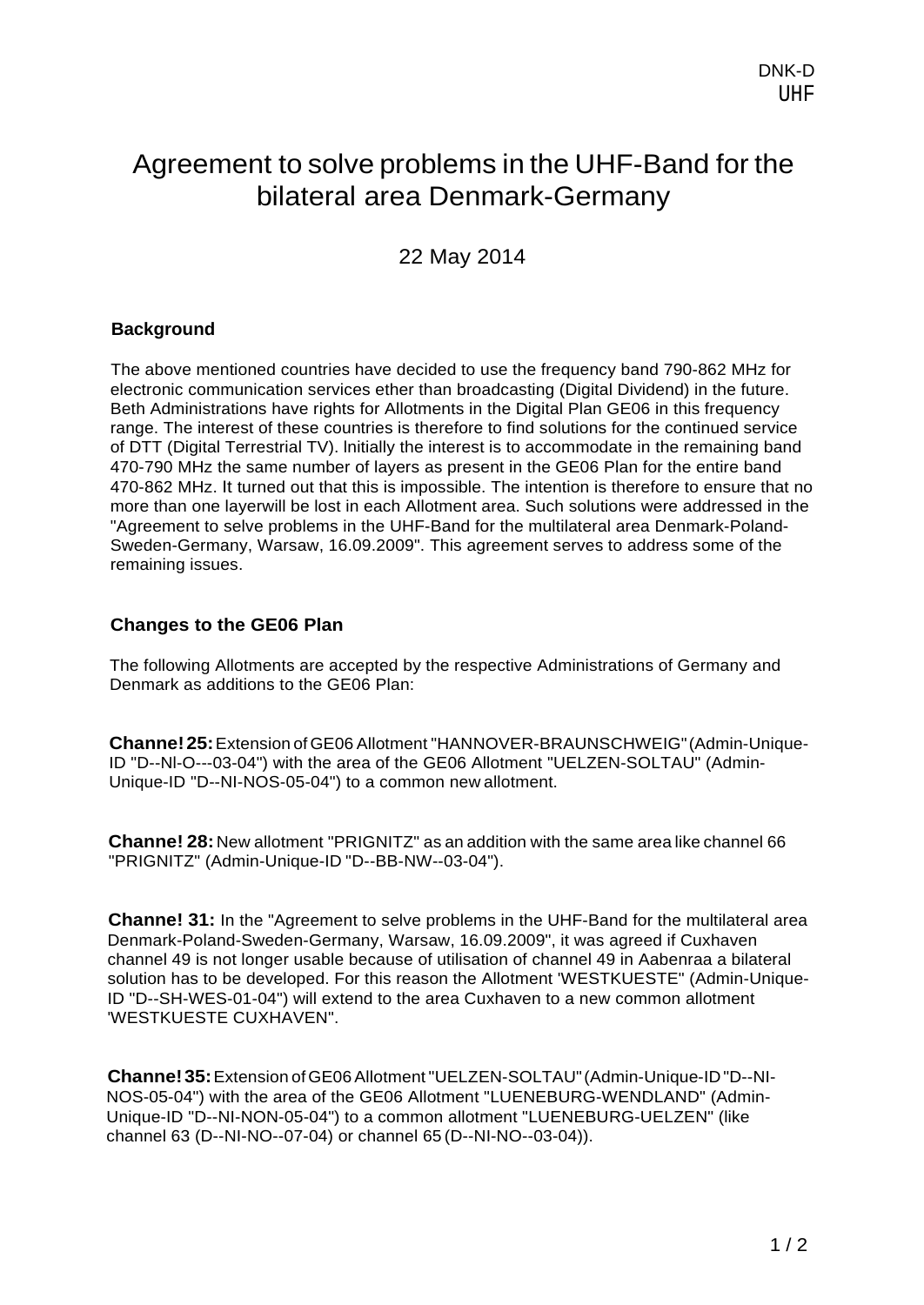UHF **Channel 40:** Extension af GE06 Allotment "HAMBURG-LUEBECK" (Admin-Unique-lD "D-- SH-S---03-04") with the area af GE06 Allotment "KIEL-OSTHOLSTEIN" (Admin-Unique-lD

DNK-0

"D--SH-O---05-04} to a common new allotment. CH40 ROSTOCK-STRALSUND (unique admin id: D--MV-----02-11) and its associated assignments can be used until 1 April 2020 as long as it does not hamper the lang term planning af the band 470-694 MHz for DTT. CH40 ROSTOCK-STRALSUND (unique admin id: D--MV-----02-11) shall be SUPPRESSed from the GE06 plan no later than 1 April 2020.

All bilateral and multilateral agreements between both nations are also applicable for the implementation and protection af these above mentioned modifications af the Plan GE06.

Done by correspondence,

For Denmark For Germany

L<br>
Log pristesses ef k  $\frac{1}{2}$ Jep pKristensen Danish Business Authority Ministry af Business and Growth Denmark

On behalf af the Danish BusinessAuthority

**ef. K** %'41 /-<br>Federal Network Agency far Electricity, Gas, Telecommunications, Post and Railway

On behalf af Federal Network Agency

 $22/5$   $2019$ 

Date af signature: Date af signature: *IL -(:b* -*20air*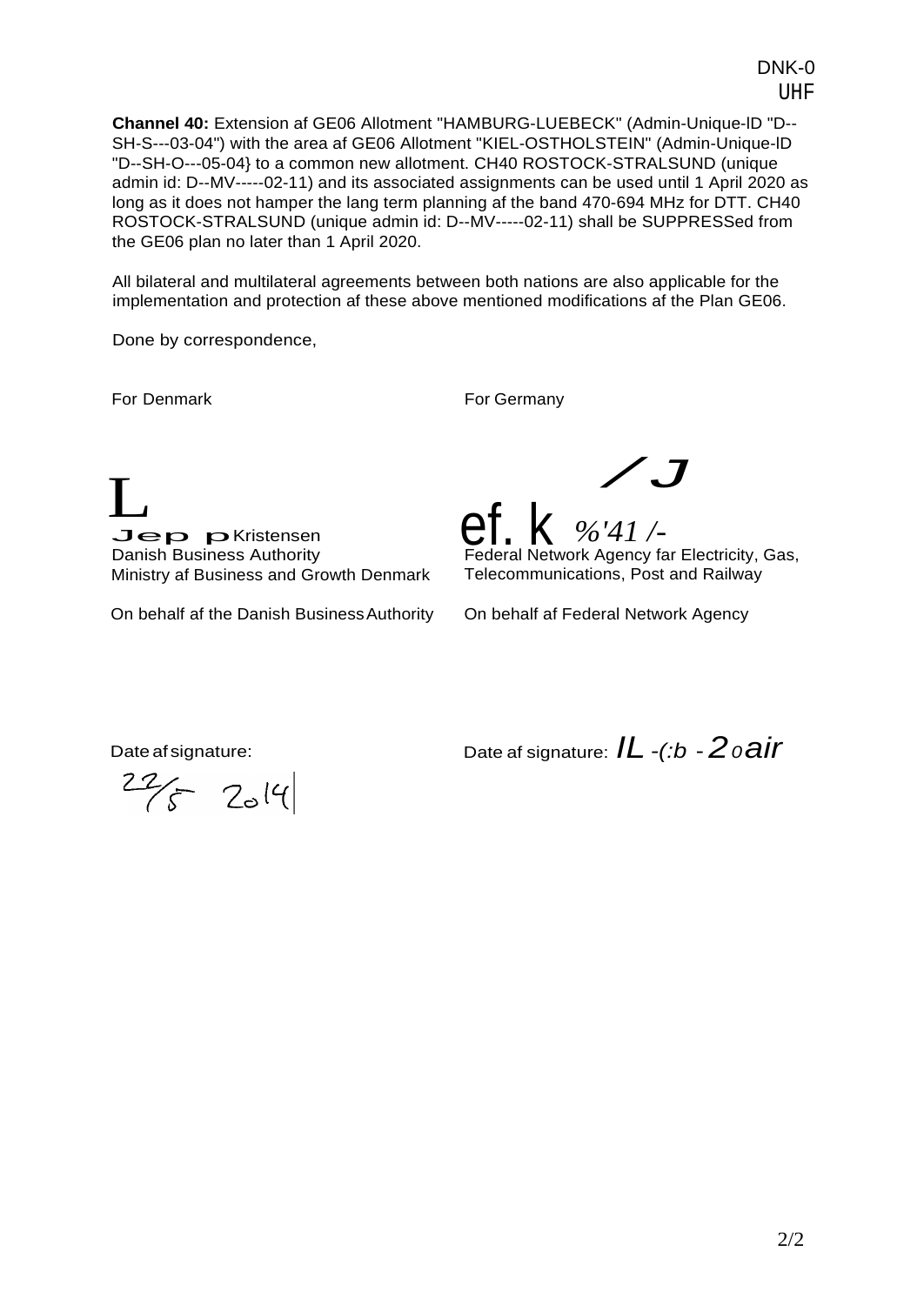## **BilateraladditionalagreementbetweenDenmark andGermany**

## Tothe

Coordination agreement relating to DTT in the band 470-694 MHz in Denmark-Germany-Poland-Sweden (Warsaw  $21<sup>st</sup>$  June  $2016$ )

Due to the remaining frequency band 470-694 MHz and the intention to find six layers in each country it was necessary to plan additional co-channel relations with suboptimal interfering field strength constellations compared to previous agreements. For this reason the administrations of Danmark and Germany see the need to find . agreements for higher interfering field strengths in specific co-channelrelations.

Both administrations agree to additional dB's in relation to maximum interfering field strength of 49 dBµV/m (including frequency correction for RPC2/3) which is allowed to be delivered to a co-channel allotment in the other country following the agreement of the  $8<sup>th</sup>$  June 2006. The agreed additional dB's and new maximum interfering field strength values are listed in the attached annex.

The co-channel relations listed in the annex of this agreement replace the agreed values from the agreement of 22<sup>nd</sup> September 2008. Co-channel relations not listed to the annex of this agreement remain valid until 31<sup>st</sup> December 2020.

This agreement will enter into force upon the signature of both parties.

Berlin, 11<sup>th</sup> August 2016

**FortheDanish Energy Agency, Center for Telecom**

Jeppe Tanderup Kristensen

Senior Adviser

**FortheGermanFederal Network Agency**

Selen Falal

Dr. Sascha Falahat

Assistant Head of Section Broadcasting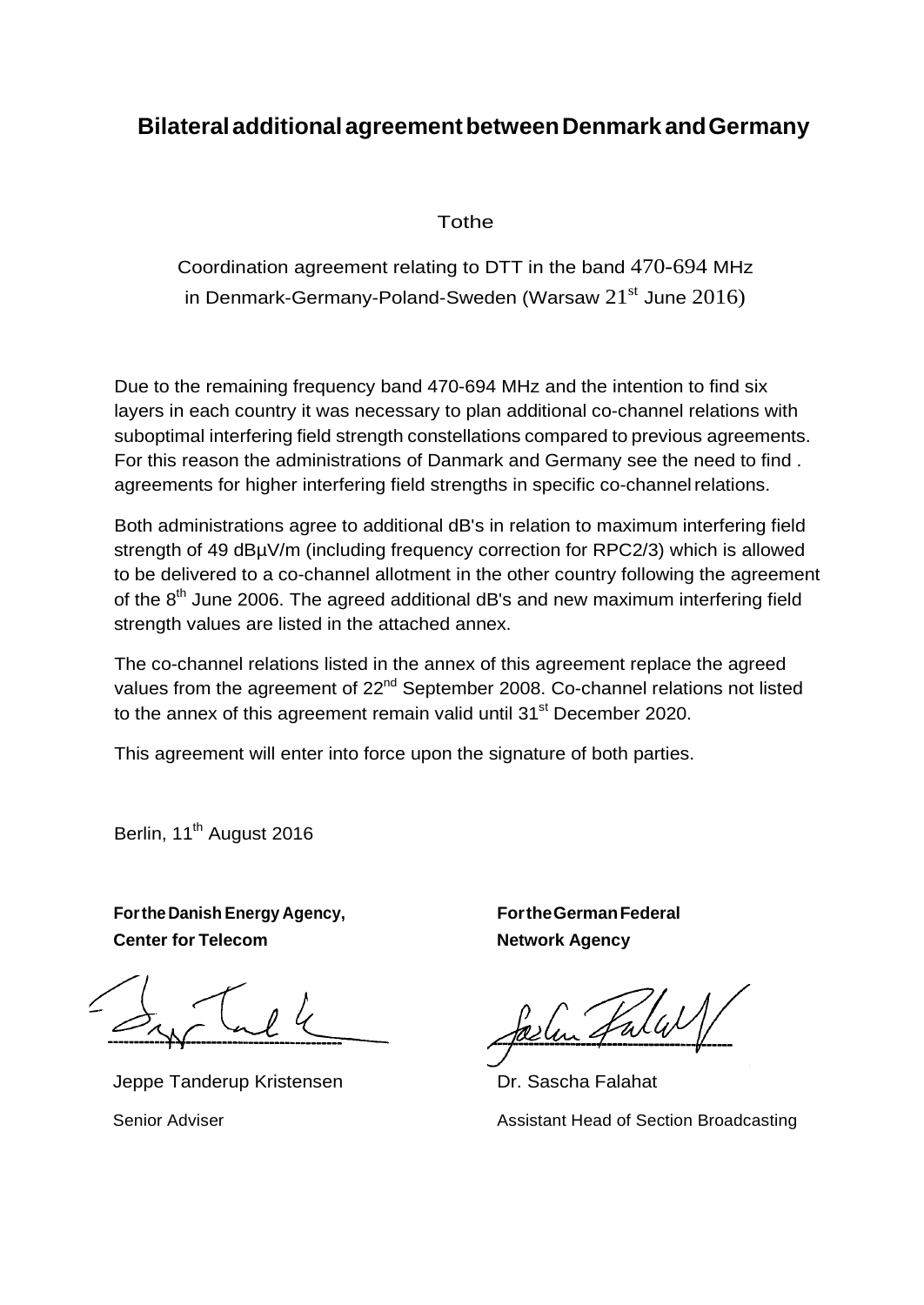## Annex to agreement of 11 August 2016, Berlin

Agreed interfering fieldstrength relations between Denmark andGermany for DTT in ch 21 to 48

For all allotment relations which are not listed apply  $49dB\mu V/m + f_{corr}$ 

| Channe! | <b>Interfering Allotment</b>                    | <b>Wanted Allotment</b>     |                | Additional New threshold fst |
|---------|-------------------------------------------------|-----------------------------|----------------|------------------------------|
|         |                                                 |                             | dB             | [dBµV/m]                     |
|         |                                                 |                             |                |                              |
| 22      | Bremen-Unterweser-Uelzen                        | Aabenraa-Tommerup-Svendborg | 1              | 46,1                         |
| 23      | Hamburg-Lubeck                                  | Koebenhavn-Jyderup          | 4              | 49,3                         |
| 24      | Rostock, Schwerin, Rugen-Usedom                 | Hadsten-Aarhus              | 4              | 49,5                         |
| 26      | Rostock, Schwerin, Rugen-Usedom                 | Hadsten-Aarhus-Nibe-Tolne   | 4              | 49,9                         |
| 29      | Rostock, Schwerin, Rugen-Usedom, Neubrandenburg | Hadsten-Aarhus-Nibe-Tolne   | 3              | 49,5                         |
| 33      | Hamburg-Lubeck                                  | Koebenhavn-Jyderup          |                | 48,3                         |
| 36      | Rostock, Schwerin, Rugen-Usedom, Neubrandenburg | Hadsten-Aarhus-Hedensted    | $\overline{2}$ | 49,8                         |
| 39      | Kiel                                            | Roe                         | 3              | 51,3                         |
| 42      | Aurich, Cuxhaven, Bremen-Unterweser             | Videbaek                    | $\overline{2}$ | 50,8                         |
| 45      | Hamburg-Lubeck, Kiel                            | Roe                         | $\overline{2}$ | 51,3                         |
| 48      | Aurich, Cuxhaven, Bremen-Unterweser             | Videbaek                    | 1              | 50,8                         |
| 21      | Videbaek-Viborg-Thisted                         | Kiel                        |                | 45,9                         |
| 22      | Aabenraa-Tommerup-Svendborg                     | Bremen-Unterweser-Uelzen    | 3              | 48,1                         |
| 23      | Koebenhavn-Jyderup                              | Neubrandenburg-Casekow      | 4              | 49,3                         |
| 30      | Aabenraa-Varde-Tommerup-Svendborg-Hedensted     | <b>Bremen-Linterweser</b>   | 6              | 52,7                         |
| 31      | Koebenhavn-Jyderup-Vordingborg-Nakskov          | Westkuste                   | 6              | 52,9                         |
| 34      | Videbaek-Varde                                  | Bremen regional             | 5              | 52,5                         |
| 37      | Aabenraa-Tommerup-Svendborg                     | Hamburg regional            |                | 49,                          |
| 39      | Roe                                             | Kiel                        |                | 49,3                         |

'(lJf--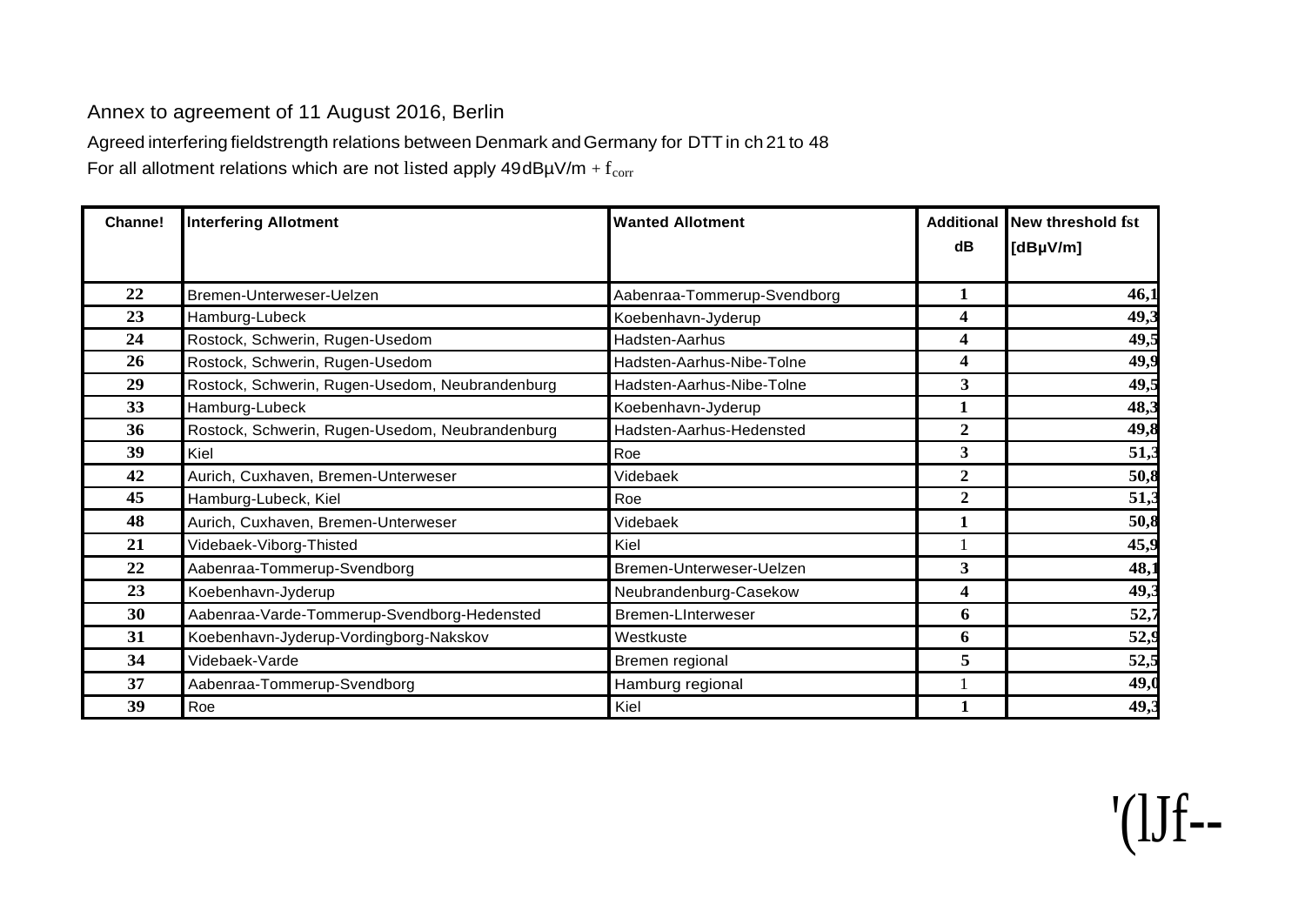# Aftaler med Sverige

Der er pt. ved at blive indgået en opdateret bilateral aftale med Sverige. Det er planen at denne er indgået og offentliggjort inden for udbudsperioden.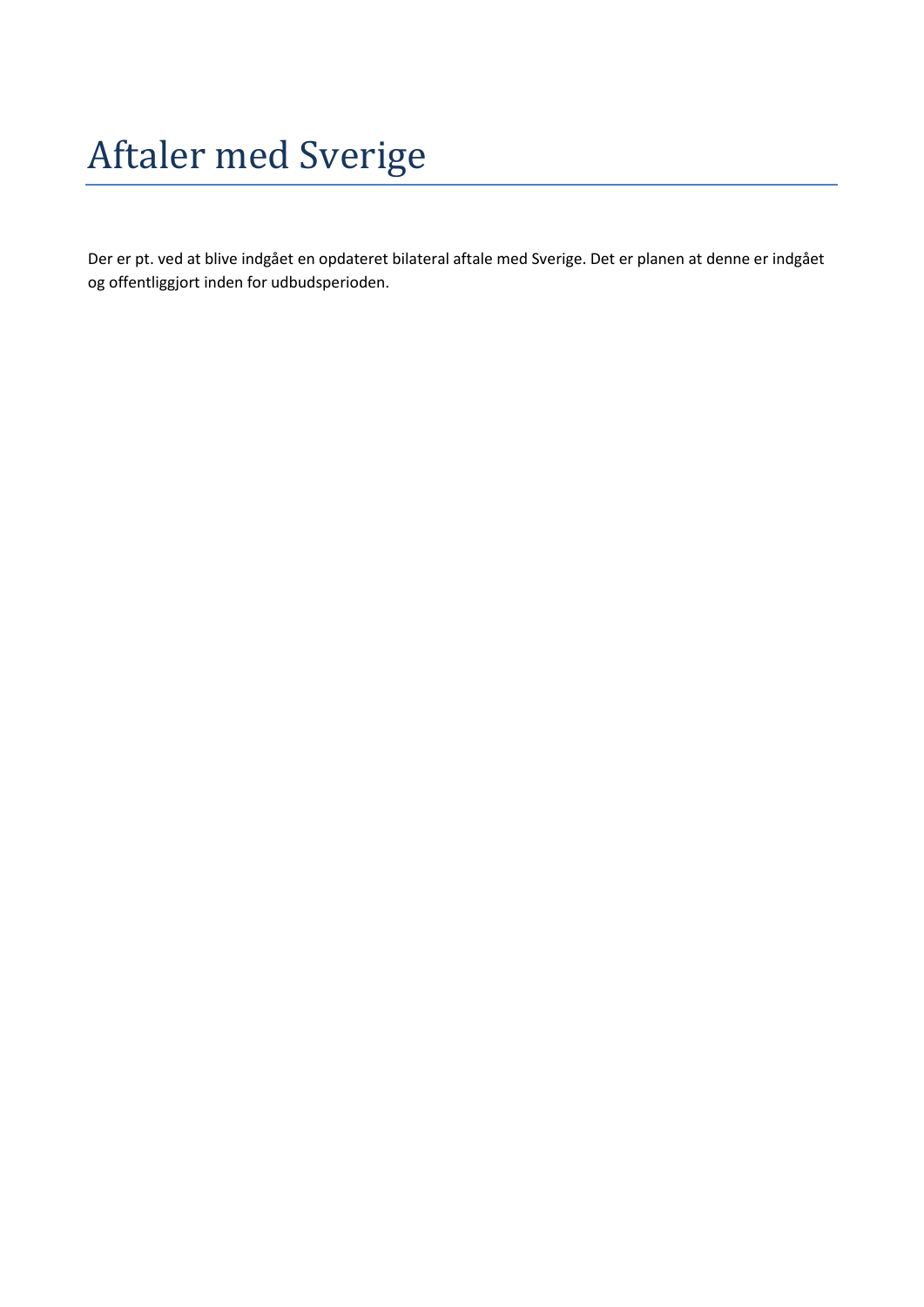## **Agreement between the Danish Energy Agency, and the Swedish Post and Telecom Authority concerning the use of the 700 MHz-band (694- 790 MHz) for DTT service in Denmark and MFCN service in Sweden**

February 2016

## **Protection of DTT from MFCN and protection of MFCN from DTT**

This agreement is valid from 1 April 2017 until a potential change af service away from DTT in the 700 MHz band in Denmark. Denmark will inform Sweden as soon as a final date of the change of service is set.

## 1. Principles and definitions

- 1.1. The 700 MHz band, as referred to in this agreement, corresponds to the frequencies from 694 MHz to 790 MHz.
- 1.2. The agreement covers the protection of DTT in accordance with Geneva Agreement 2006 (GE06) from MFCN with the FDD (Frequency Division Duplex) arrangement, including SDL (Supplemental Dawnlink, up to 4x5 MHz in the duplex gap) in accordance with ECC Decision (15)01. The use of other arrangements such as TDD (Time Division Duplex) is not covered in this agreement.
- 1.3. This agreement also covers the protection of MFCN from new or previously not coordinated DTT allotments/transmitters in the 700 MHz band.
- 1.4. This agreement covers the coordination of MFCN base stations in relation to DTT. The MFCN user equipment, or terminals, are allowed to be used on a non-interference basis, in accordance with ITU RR 4.4.
- 1.5. This agreement is based on the concept of field strength levels. The power sum method is used for accumulation.
- 1.6. The latest version of ITU-R P.1546 "Method for point-to-area predictions for terrestrial services in the frequency range 30-3000 MHz" shall be used for predictions of field strength values.
- 2. Use of frequencies without coordination byadministrations
- 2.1. DTTtransmitters may continue to operate and to be implemented in the 700 MHz band in both Denmark and Sweden as set out in the GE06, as well as in the agreements from 2009<sup>1</sup>

 $<sup>1</sup>$  Agreement to selve problems in the UHF-Band for the multilateral area Denmark-Poland-Sweden-Germany,</sup> signed 16 September 2009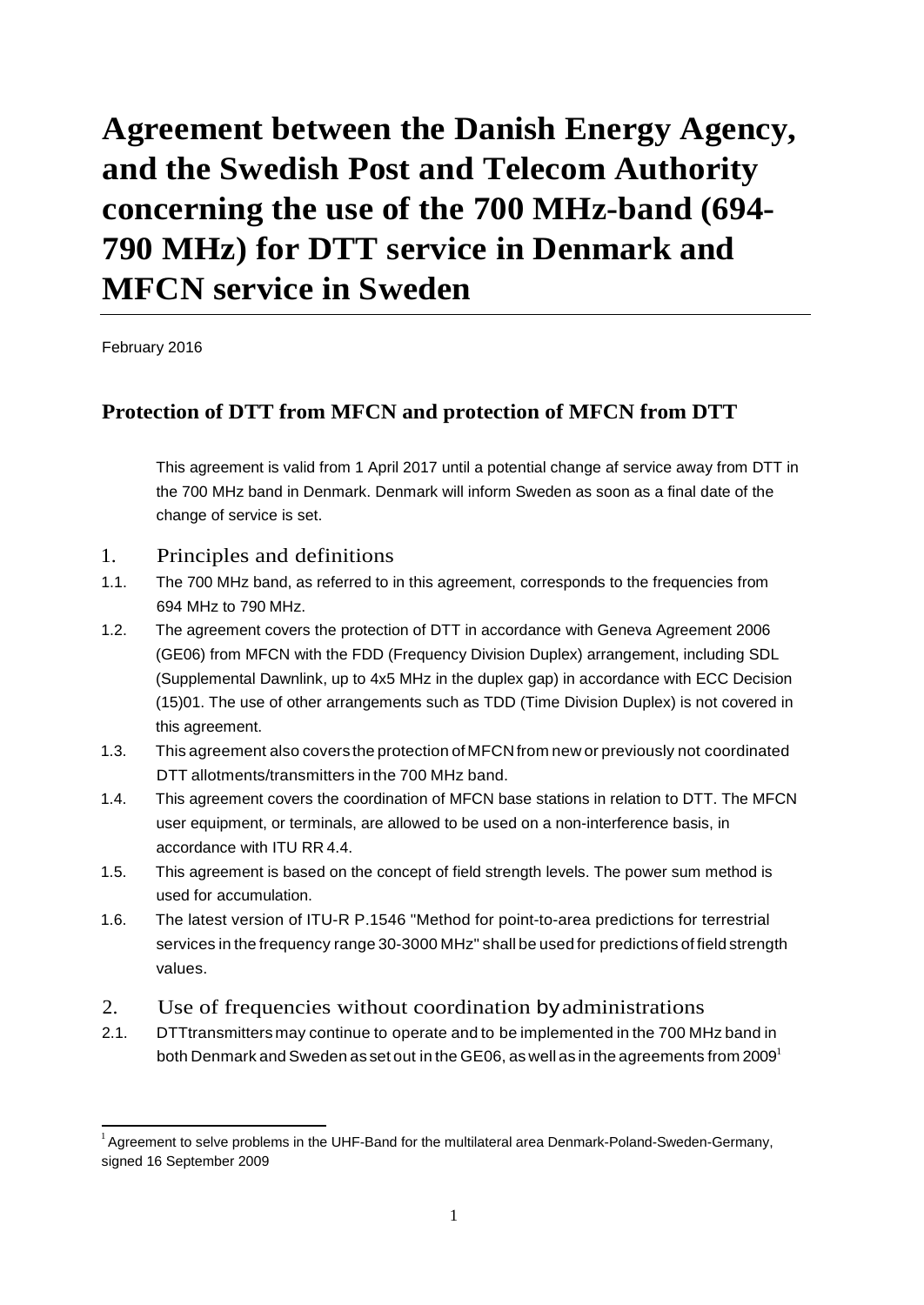2011<sup>2</sup> and 2012<sup>3</sup> MFCN shall not claim protection from DTT services operating according to the GE06 Plan and the bilateral agreement.

- 2.2. MFCN base stations may be implemented in the 700 MHz band without coordination in relation to DTT as long as the cumulative interfering field strength is below 34 dB{µV/m)/1MHz, calculated for 1% of the time and 50% of the locations, 10 m above ground,atthe border of co-channel(overlapping frequencies) DTTallotments which have DTT transmitters in operation.
- 2.3. In case of using MFCN stations with other channel bandwidths (BW) than 1 MHz, the coordination trigger field strength E shall be adjusted by a factor in comparison with Ea as defined in paragraph 2.2:

 $E = Ea + 10 \cdot log_{10}$  (BW/ 1), where BW is measured in MHz

- 2.4. New DTT services not covered by the provisions of paragraph 2.1may be implemented in Denmark in the 700 MHz band without coordination with Sweden in relation to MFCN as long as the cumulative interfering field strength is below 54  $dB(\mu V/m)/5$  MHz, calculated for 10% of the time and 50% of the locations, at a height of 1.5 m above the ground at the Swedish border or beyond.
- 2.5. New DTT services not covered by the provisions of paragraph 2.1may be implemented in Sweden in the 700 MHz band without coordination with Denmark in relation to MFCN as long as the cumulative interfering field strength is below  $54$  dB( $\mu$ V/m)/5 MHz, calculated for 10% of the time and 50% of the locations, at a height of 1.5 m above the ground at the Danish border or beyond.
- 2.6. GE06 Plan entries which are not implemented and are not in operation do not need to be taken into account when bringing into operation an MFCN base station. Such base stations will become subject to coordination if the GE06 Plan entry is implemented and the coordination trigger given in 2.2 is exceeded. A three month notice will have to be given before implementing and operating a previously not implemented GE06 Plan entry in the band 694 - 790 MHz (CH49-CH60).

## 3. Coordination procedure

- 3.1. Establishment of agreements between operators shall be encouraged to the extent possible. Subject to agreement between operators other technical characteristics can be used, e.g. other field strength limits or propagation models.
- 3.2. Any caseofinterference shall asfar as possible be resolved amongoperators concerned. lf not resolved, orincaseofunequal access to the spectrum band, assistance might be sought from the administrations.

## 4. Revision and cancellation

- 4.1. This agreement may be revised upon mutual agreement of the two administrations.
- 4.2. This agreement may be cancelled with a notice of at least twelve months from any of the two parties.

 $2^2$  Coordination agreement relating to DTT services in the UHF-Band in Denmark-Sweden-Norway, signed April 2011

 $^3$  Agreement between Denmark and Sweden concerning the use of the broadcast band planned at the RRC 2006 conference and at the multilateral replanning meetings at Warsaw 16.09.2009 and the trilateral agreement between DNK-5-NOR of April 2011 for the band 470-790 MHz, signed April and May 2012.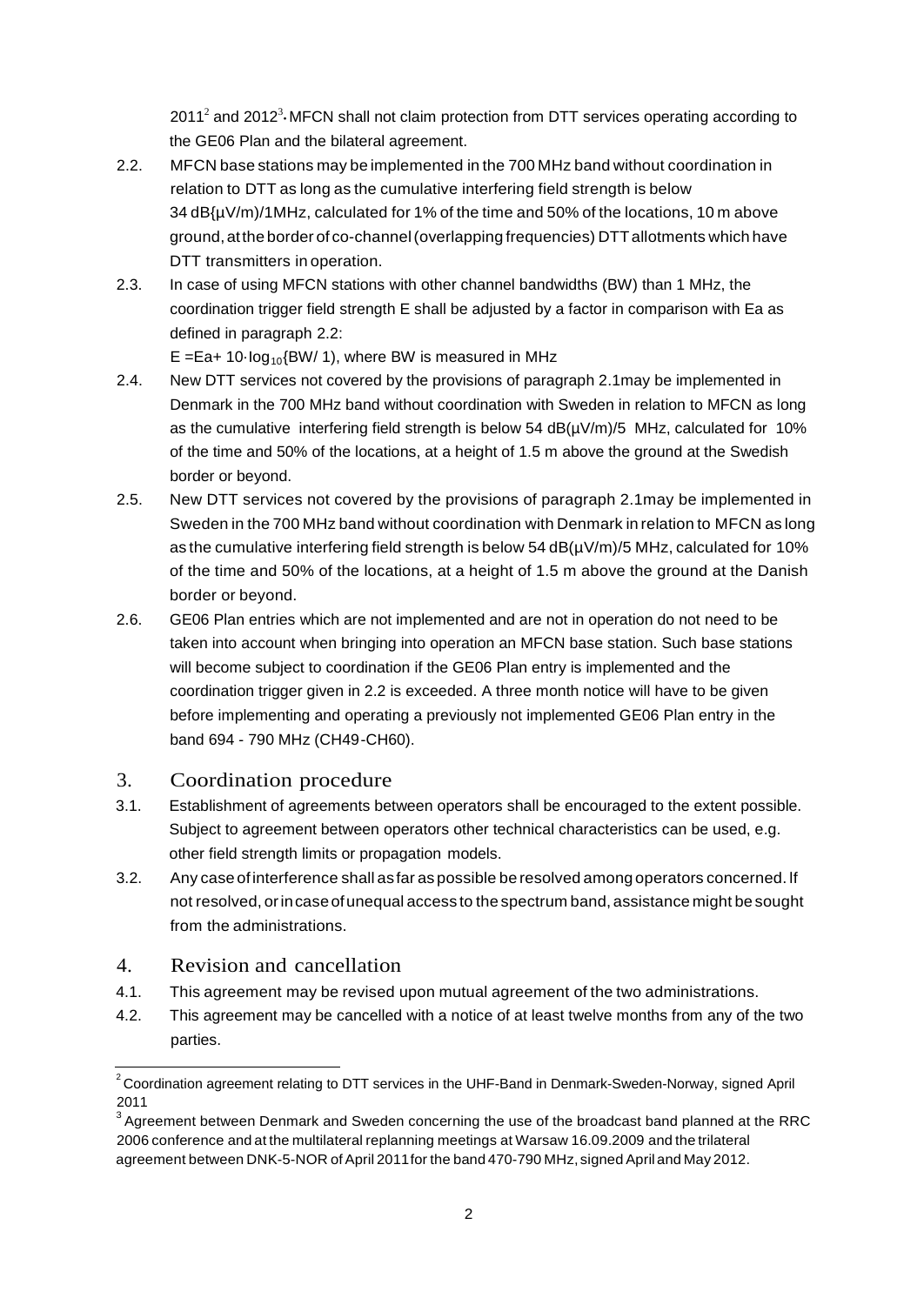4.3. This agreement is valid until a potential change of service in the 700 MHz band in Denmark.

## 5. Entry into force

5.1. This agreement shall enter into force 1 April 2017.

This agreement has been drawn in two identical copies, one for Denmark and one for Sweden.

Place  $\setminus (\setminus i_{\text{C-A}} h.c$ -n,"' Place  $2-\angle 1-j$ 

Date  $\frac{1}{l \cdot t}$ 

Date *l·t 'lo* l-b Date *2-'3,/2* - */h*

For the Danish Energy Agency

Jeppe Tanderup Kristensen

Senior Adviser, Center for Telecoms

For the Swedish Post and Telecom Authority

Jonas Wessel

Director of Spectrum Department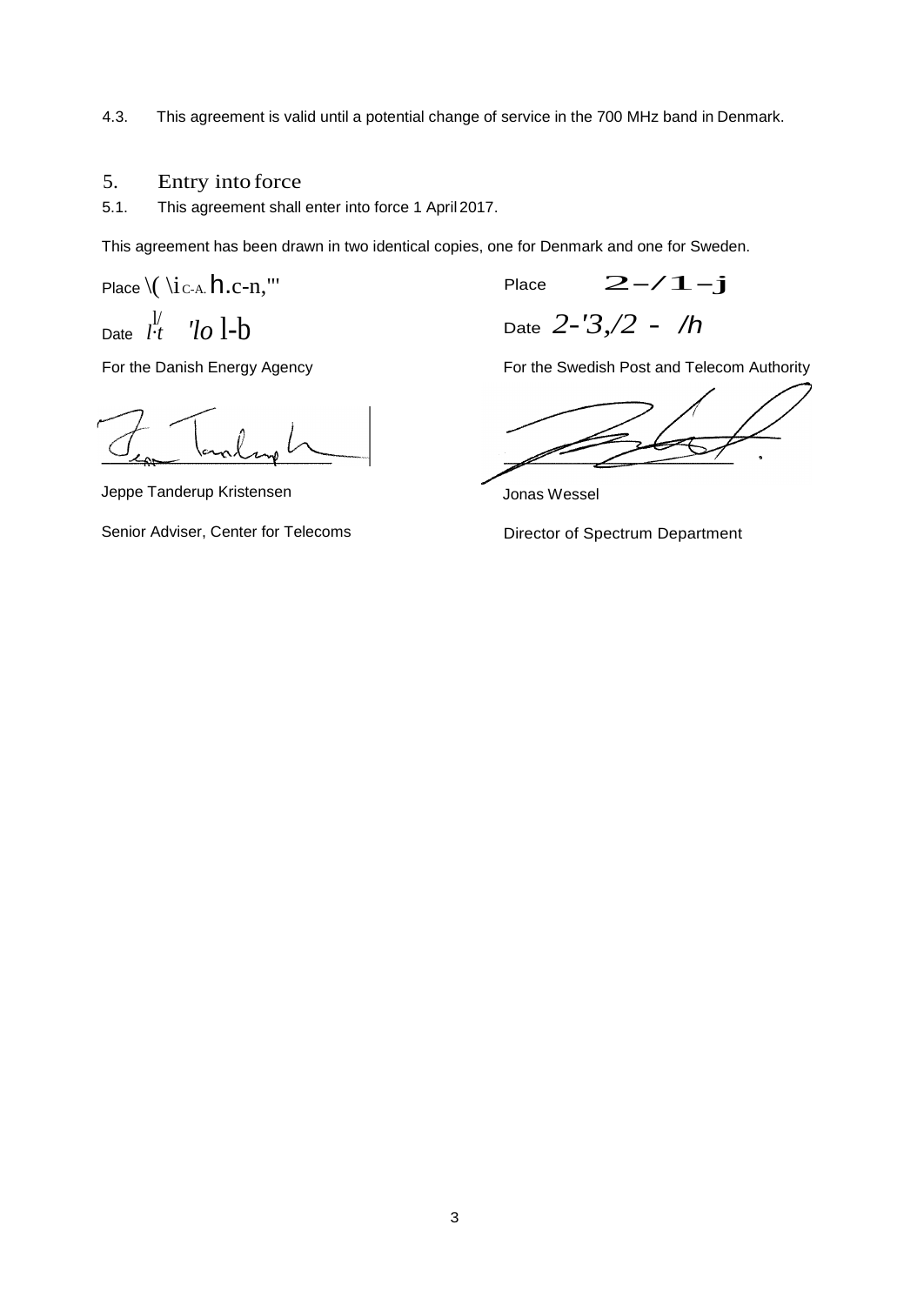Aftaler med Norge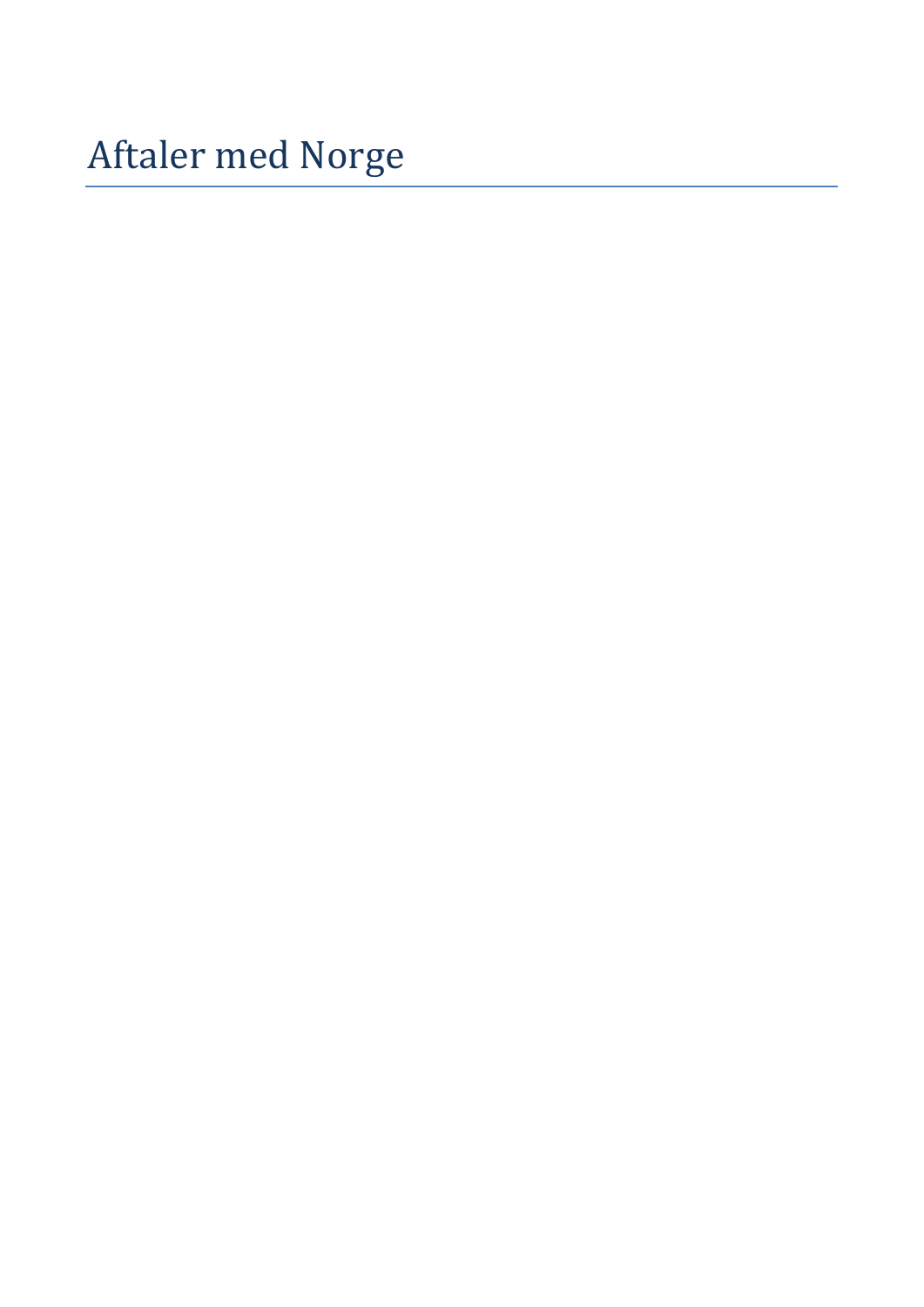## **Coordination agreement relating to DTT in the band 470** - **694 MHz between Norway and Denmark**

## 1. Background

Norway and Denmark have decided to use the frequency band 694 - 790 MHz for electronic communication services other than broadcasting in the future. The intention during the negotiations has been to find a common and final planning solution that enables DTT to continue in each country. The following solution is based on the current network implementation and structure in both countries.

## 2. Changes to the GE06 Plan and subsequent associated bilateral **agreements**

In order to replan the use of DTT in the band 470-694 MHz a number of changes have to be done to the existing GE06-plan (BR-IFIC number 2840). The already existing plan entries which are in the GE06 plan and which are continued to be used cf. section 2., will keep its entry as is in the existing GE06-plan. In the following chapter all those changes, which are considered to affect Norway and Denmark, have been adressed. Changes affecting additional countries other than Norway and Denmark will be adressed in other, bi- and multilateral agreements.

The frequency channel plans in this agreement are based on the compatibility between current assignments that already are in operation in the existing networks.

This agreement supersedes the existing DTT bilateral agreement of 22 April 2009.

## **2.1 Overview of the frequency channel plan**

In the following tables (tables 1-2) channels on green background are existing GE06 channels. Channels on white background are new frequency channels and frequency channels on white background without footnote remarks may be implemented from the day of entry into force of this agreement. Frequency channels on white background having a footnote remark cannot be implemented befare June  $3^{rd}$  2021 unless otherwise agreed between the parties.

An individual frequency channel can be used in a different MUX for the same Allotment/SFN area without notifiying the other party.

#### *Norway*

Table 1 gives an overview of the frequency channel plan for Norway. The frequency channels for SFN areas (in table 1) and its subsequent SFN members (ANNEX 1) and stand-alone MFN assignments (ANNEX 1) are accepted by Denmark as part of the GE06 Plan.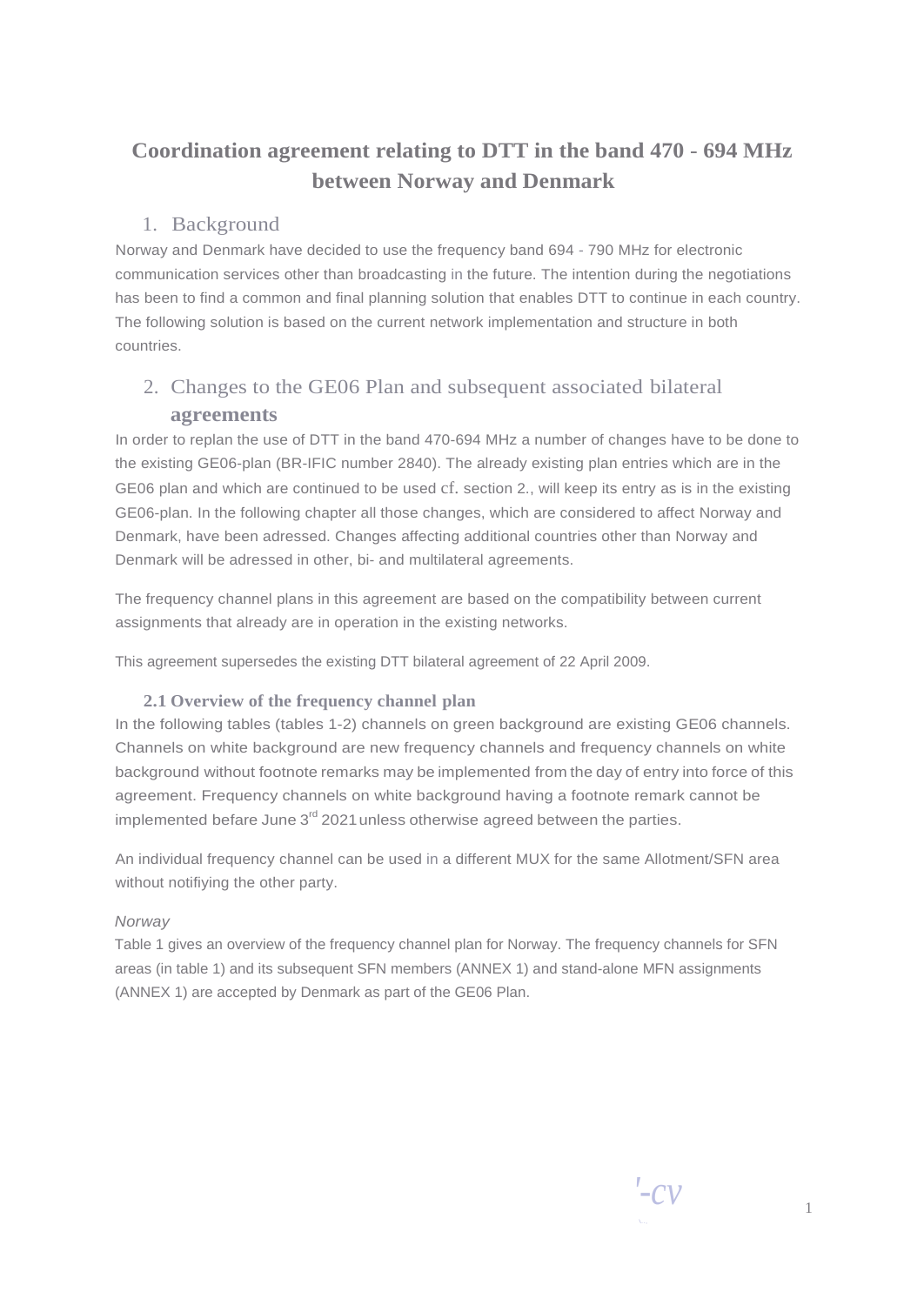Changes to ANNEX 1 are subject to the implementation conditions in ANNEX 3. The belonging assignment characteristics for the main transmitters in each SFN area and MFN assignments are listed in **ANNEX** l.

| <b>SFN</b> areas      | <b>SFNID</b> | <b>SFN ID</b><br><b>MUXS</b> |        |                 |                 | MUXI MUX2 MUX3 MUX4 MUXS |    |
|-----------------------|--------------|------------------------------|--------|-----------------|-----------------|--------------------------|----|
| <b>HALOEN</b>         | HOY0*        | <b>TVH0S</b>                 | 32     | 45              | 21              | 38                       | 47 |
| <b>KONGSVINGER</b>    | HOL0*        | <b>TVH0S</b>                 | 29     | 48              | 43              | 28                       | 47 |
| TRYVASSHØGDA(OSLO)    | TVH0*        | <b>TVH0S</b>                 | 33     | 42              | 40              | 30                       | 47 |
| <b>NORDHUE</b>        | NRU0*        | TVH0S                        | 37     | 31              | 45              | 27                       | 47 |
| <b>GRAN</b>           | GNR0*        | TVH0S                        | 38     | 21              | 22              | 25                       | 47 |
| <b>BANGSBERGET</b>    | BAB0*        | TVH0S                        | 34     | 41              | 35              | 44                       | 47 |
| <b>BAGN</b>           | KDK0*        | <b>TVH0S</b>                 | 32     | 39              | 23              | 26                       | 47 |
| GOL                   | ESH0*        |                              | 30     | 33              | 40              | 42                       | 45 |
| <b>FENNEFOSSKNIPA</b> | FEN0*        |                              | 26     | 39              | 31              | 28                       | 45 |
| <b>RINGERIKE</b>      | RIKO*        |                              | 37     | 31              | 43              | 28                       | 48 |
| <b>GAUSTA</b>         | GAU0*        | <b>VELOS</b>                 | 29     | 27              | 35              | 32                       | 36 |
| <b>KONGSBERG</b>      | VEL0*        | <b>VELOS</b>                 | 34     | 41              | 44              | 24                       | 36 |
| <b>SKIEN</b>          | VEL0*        | <b>VELOS</b>                 | 34     | 41              | 44              | 24                       | 36 |
| <b>HOVDEFJELL</b>     | HOF0*        | <b>VELOS</b>                 | 23     | 33              | 48              | $42^A$                   | 36 |
| <b>GREIPSTAD</b>      | HEI0*        | <b>VELOS</b>                 | $40^8$ | 41              | 44              | 24                       | 36 |
| <b>LYNGDAL</b>        | KAL0*        | <b>VELOS</b>                 | 25     | 28 <sup>C</sup> | 43 <sup>D</sup> | 32                       | 36 |
| <b>BJERKREIM</b>      | UNP0*        |                              | 23     | 26              | 30              | 27                       | 34 |
| <b>BOKN</b>           | BOK0*        |                              | 31     | 40              | 46              | 44                       | 35 |
| <b>STORD</b>          | KNA0*        |                              | 32     | 38              | 48              | 47                       | 45 |
| <b>BERGEN</b>         | ULR0*        | <b>ULR0S</b>                 | 33     | 41              | 39              | 43                       | 29 |
| <b>GULEN</b>          | GUT0*        | <b>ULR0S</b>                 | 37     | 42              | 26              | 23                       | 29 |
| <b>LØNAHORGI</b>      | LHO0*        |                              | 31     | 25              | 44              | 46                       | 40 |
| <b>FØRDE</b>          | HAF0*        |                              | 35     | 45              | 48              | 22                       | 32 |
| <b>SOGNDAL</b>        | SHO0*        |                              | 21     | 24              | 34              | 38                       | 47 |
|                       |              |                              |        |                 |                 |                          |    |
| <b>MFN</b> areas      |              |                              | MUX1   | MUX2            | MUX3            | <b>MUX4 MUXS</b>         |    |
| <b>SØYLANDSDALEN</b>  |              |                              | 22     | 38              | 29              | 47                       | 45 |

*Table 1: The Norwegian frequency channel plan for DTT. The table shows the SFN areas together with the allocated frequency channels for each mux. The subsequent SFN members belonging to each SFN area and MFN areas are not listed in this table. The asterisk wildcard sign* \* *in column SFN ID represents a number between 1-5*

<sup>&</sup>lt;sup>0</sup> Thisted is today working on channel 43 and the date of the change to channel 43 at Lyngdal needs further coordination



<sup>A</sup> Thisted is today working on channel 42 and the date of the change to channel 42 at Hovdefjell needs further coordination

<sup>&</sup>lt;sup>8</sup> Videbaek and Viborg is today working on channel 40 and the date of the change to channel 40 at Greipstad needs further coordination

c Videbaek and Varde is today working on channel 28 and the date of the change to channel 28 at Lyngdal needs further coordinat ion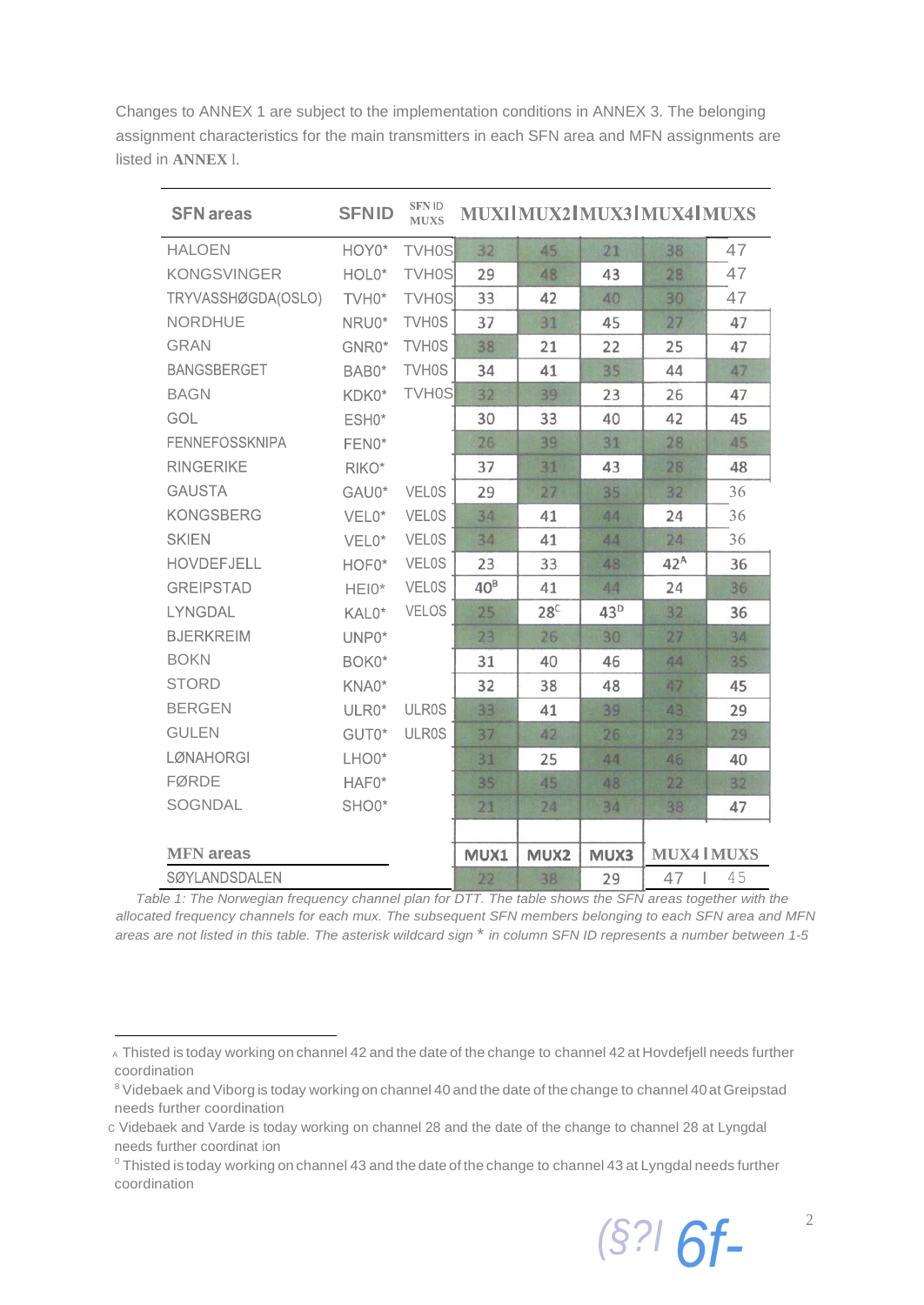#### *Denmark*

Table 2 gives an overview of the frequency channel plan for Denmark. The frequency channels for Allotments (in table 2) and its subsequent SFN members (ANNEX 2) and stand-alone MFN assignments {ANNEX 2) are accepted by Norway as part of the GE06 Plan.

Changes to ANNEX 2 are subject to the implementation conditions in ANNEX 3. The belonging assignment characteristics for the transmitters are listed in ANNEX 2.

| <b>Allotment</b>               | MUX1 | MUX2             | MUX3 | MUX4            | MUX5 | <b>MUX6</b> |
|--------------------------------|------|------------------|------|-----------------|------|-------------|
| <b>TOLNE-NIBE</b>              | 39   | 37               | 35   | 29              | 26   | 45E         |
| <b>THISTED</b>                 | 31   | 22               | 35   | 27              | 21   | 45          |
| <b>VIDEBAEK</b>                | 48   | 47 <sup>F</sup>  | 23   | 42              | 21   | 34          |
| <b>VIBORG</b>                  | 38   | 47 <sup>F</sup>  | 28   | 27              | 21   | 45          |
| HADSTEN-AARHUS                 | 24   | 44               | 36   | 29              | 26   | 46          |
| <b>HEDENSTED</b>               | 41   | 44               | 36   | 43              | 30   | 46          |
| <b>VARDE</b>                   | 41   | 33               | 23   | 32 <sup>6</sup> | 30   | 34          |
| AABENRAA                       | 40   | 37               | 22   | 32              | 30   | 25          |
| TOMMERUP-<br><b>SVENDBORG</b>  | 35   | 37               | 22   | 43              | 30   | 25          |
| VORDINGBORG-<br><b>NAKSKOV</b> | 34   | 38               | 48   | 42              | 31   | 32          |
| <b>JYDERUP</b>                 | 34   | 33               | 48   | 42              | 31   | 23          |
| <b>KOEBENHAVN</b>              | 40   | 33               | 48   | 42              | 31   | 23          |
|                                |      |                  |      |                 |      |             |
| <b>MFN</b> areas               | MUX1 | MUX <sub>2</sub> | MUX3 | MUX4            | MUX5 |             |
| Laesoe MFN                     | 34   | 23               | 42   | 33              | 48   |             |
| <b>Anholt MFN</b>              | 41   | 27               | 30   | 43              | 22   |             |

*Table 2: The Danish frequency channel plan for DTT. The table shows the respective allotments and MFN areas together with the allocated frequency channels for each MUX. The subsequent SFN members belonging to each allotment and MFN area are not listed in this table*

 $'i, V$  *cj,rf--*  $3$ 

E Tryvasshøgda is today working on channel 46 and the date of the change to channel 46 at Tolne-Nibe needs further coordination

F Lyngdal and Greipstad is today working on channel 47 and the date of the change to channel 47 at Videbaek and Viborg needs further coordination

G Lyngdal is today working on channel 32 and the date of the change to channel 32 at Varde needs further coordination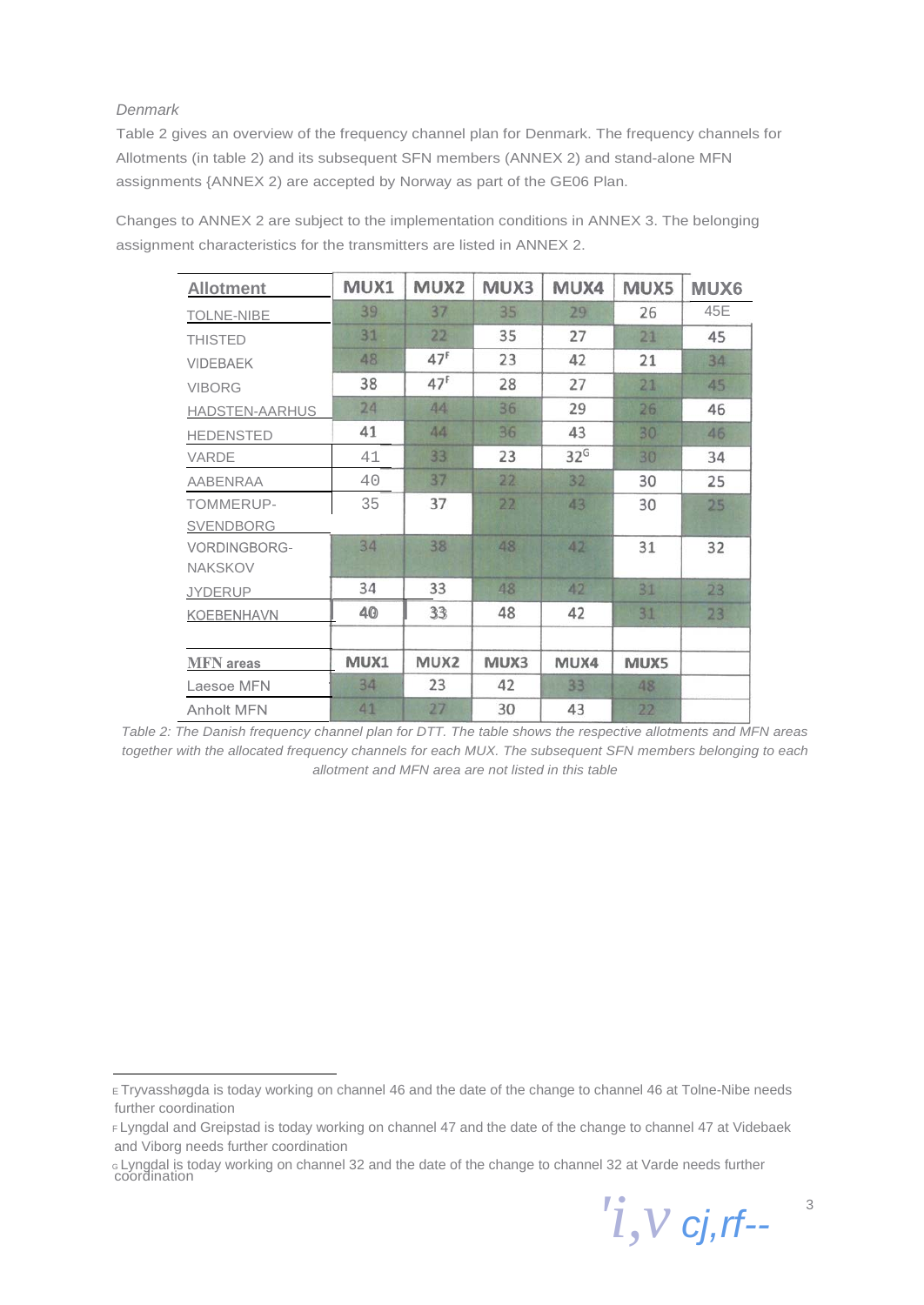#### **2.2** Suppressions

Channels other than those listed in Annex 1 and 2 will not be protected atter June 3<sup>rd</sup> 2021. Beside the channels which will not be protected atter June  $3<sup>rd</sup>$  2021, there are some channels in border areas that will be transferred from one country to the other (Denmark to Norway or Norway to Denmark). Those channels need to be taken out of operation and be formally suppressed from the GE06 Plan. They are listed in the following two tables.

#### *Norway*

The following SFNs are to be Suppressed from the GE06 Plan no later than June  $3<sup>rd</sup>$  2021.

| <b>SFN</b> areas | <b>Channel</b> |
|------------------|----------------|
| Tryvasshoegda    | 46             |
| Kongsberg        | 43             |
| Greipstad        | 26,47          |
| Lyngdal          | 33,46,47       |

*Tabte 3: Suppressed channets in Norway*

#### *Denmark*

The foliowing Allotments/SFNs are to be Suppressed from the GE06 Plan no later than June 3rd 2021.

| <b>Allotment/SFN areas</b> | <b>Channel</b> |
|----------------------------|----------------|
| <b>THISTED</b>             | 42,43          |
| <b>VIDEBAEK</b>            | 28,40          |
| <b>VIBORG</b>              | 24,40          |
| TOMMERUP-SVENDBORG         | 27,41          |
| Laesoe                     | 22             |
| Anholt                     | 25,33,40,46    |

*Tabte 4: Suppressed channets in Denmark*

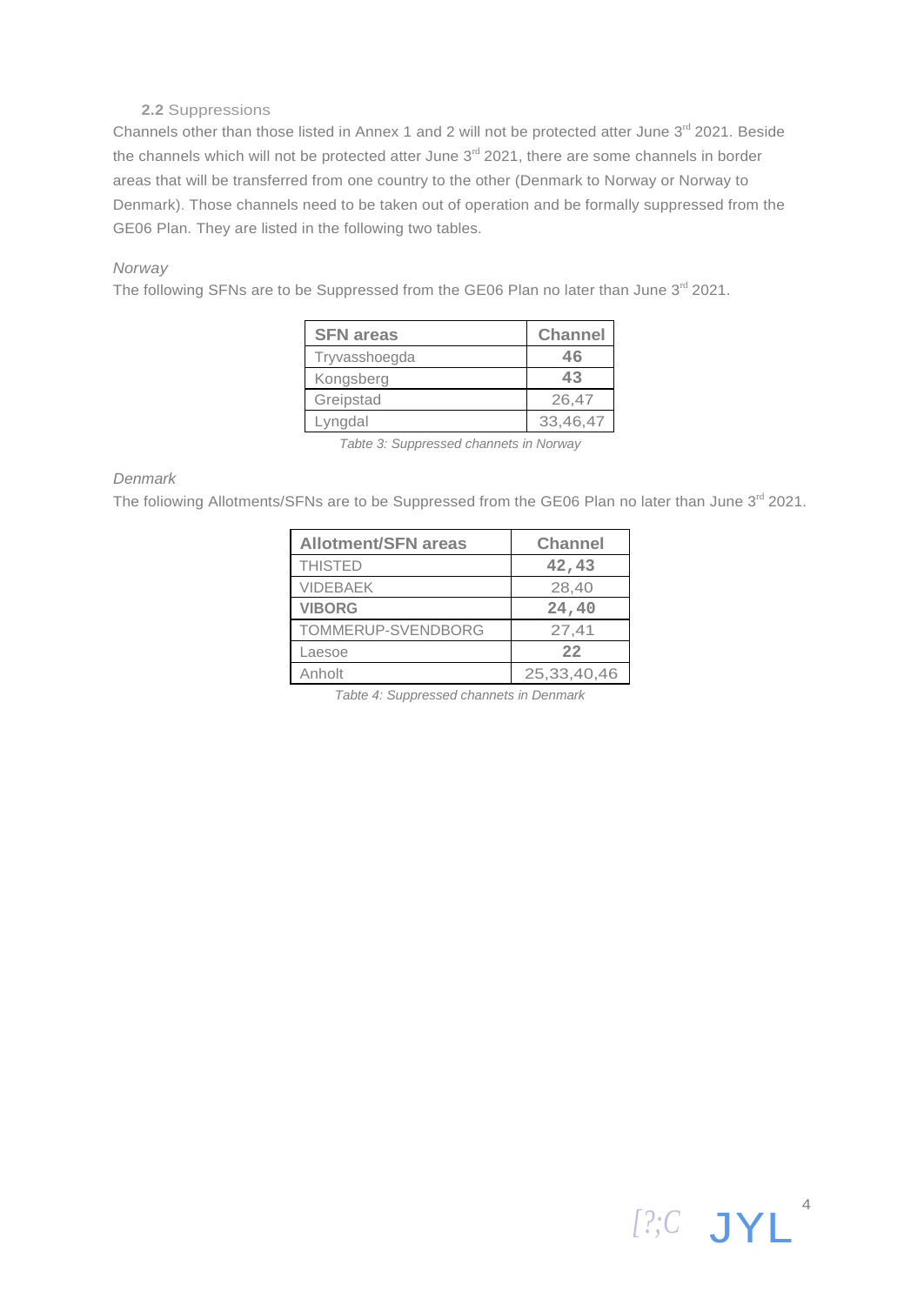## **3. Revision and cance llation**

Revision and denunciation to this agreement can only be made if both parties agree or if the procedures under Article 10 and Article 11 of the GE06 agreement are put in to effect. Any such denunciation and revision to the GE06-agree ment takes precedence to the provisions of this agreement. In case of a need for modification of the frequency plan for Norway or for Denmark (both contained in this agreement) due to circumstances caused by a third party, the party who needs to make an amendment shall inform the other party as soon as possible. The parties agree to convene within a time span of three (3) months, once a party reports a need for amendments.

#### **4. Entry into force**

This agreement will enter into force upon the signature of both part ies.

**Place** / **/L**/;(-,!,,,, 1

**Date** *),J.,, I }nociJ'tl*,*r:, )* /)*(l*

**For the Norwegian Communications Authority**

**Place Kpb** e.."' l-1*e. <sup>v</sup> V\* **Date** z\_ *f\Jo v* <..."""b*-e.r* 2v**r,-**

**For the Danish Energy Agency**

, \_/dL.*·L --,Lt,uJ-* /all*i,* c\_

**l John- Eivind Velure** Director of the Frequency Management Department Nkom

**erup**<br>**erup Kristensen**  $\frac{1}{\sqrt{1-\frac{1}{2}}\sqrt{\frac{1}{2}}\sqrt{\frac{1}{2}}}}$  ILID Kristensen

Senior Adviser, Center forTelecoms ENS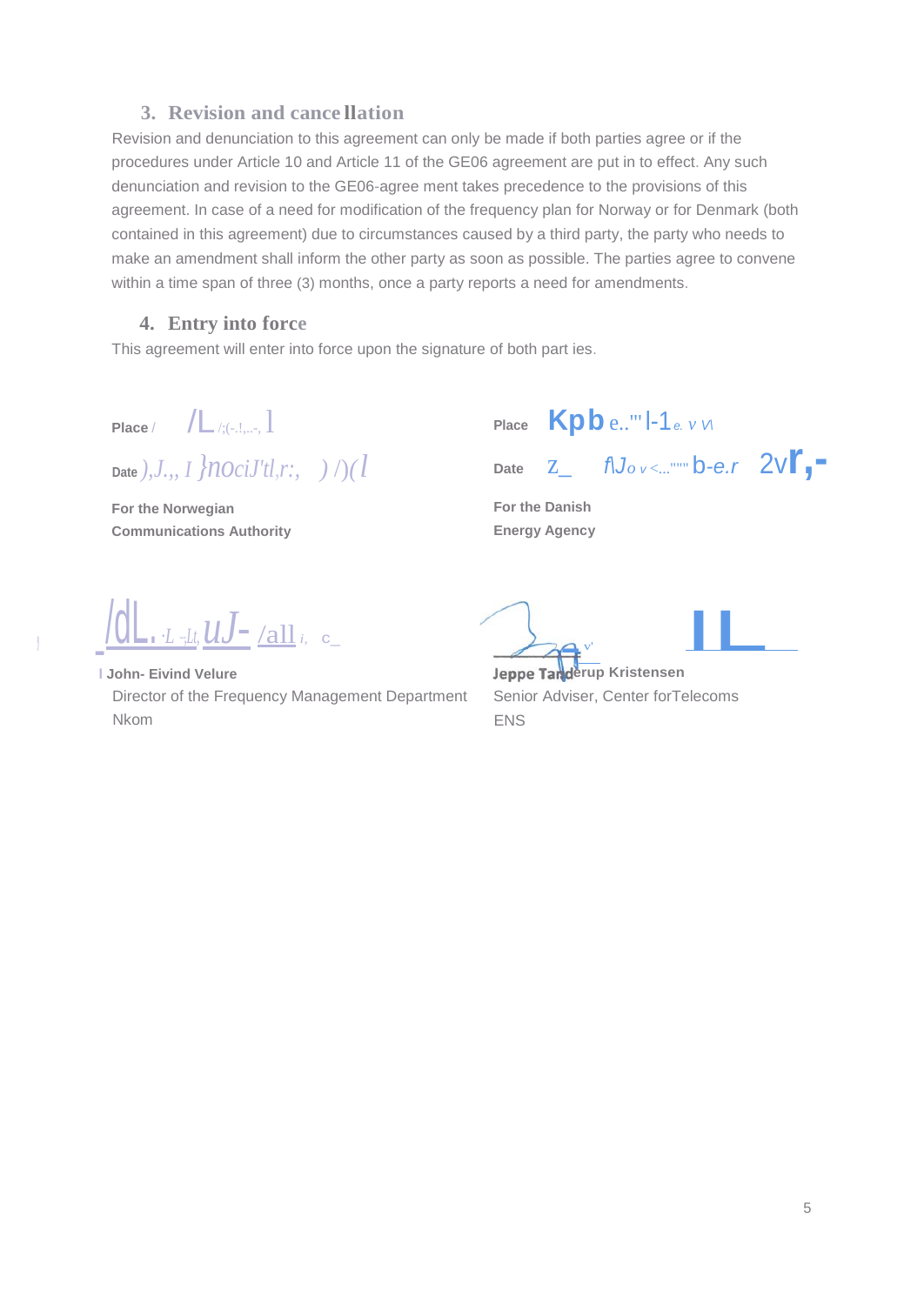## **ANNEX 1 - Norwegian Assignment Characteristics**

Norwegian assignments with technical characteristics according to the electronic files:

• NOR\_Assignments\_UHF\_202X.zip (ZIP format) (SHA 2S6: 99 a9 9e 84 e4 9S ba a8 8b 62 e6 a4 97 b3 d2 34 7a 9S 2f OS S6 4b OS b2 bl eb ld es 4S dO d8 bS )



NOR\_Assignrrents\_UHF\_202X.zip

• NOR\_Assignments\_UHF\_202X.txt (TerraSys format) (SHA 2S6: 80 76 00 da 3b b2 4e 13 4112 e4 e9 Se 16 2d SS Oe Od 79 70 63 36 le 9S 2f 60 Sa 02 d9 29 00 la )



NOR\_Assignrrents\_UHF\_202X.txt

• NOR\_GapTransmitters\_UHF\_202X. txt (TerraSys format) (SHA 2S6: 60 ca co lf 18 0141219044 S3 c2 es Sf **44** as Of es 9d 77 c6 2b ab b3 36 75 22 e9 Se b3 31 19)



• NOR\_SFNmembers\_UHF\_202X.txt (TerraSys format) (SHA 256: 9b cf ld 87 d4 42 Of f2 81 83 72 00 fe Oe d6 ed 6d bS fe 46 6a Se 91 Sf ld db 16 a3 as f4 e6 f7 )



NOR\_SFNrrerrbers\_UHF\_202X. txt

• NOR\_Antennalnformation\_UHF\_202X.zip (ZIP format)

(SHA 256: Se 20 2b 64 4a la aO 58 la 4d al e9 16 86 4d df 06 65 e2 10 bO 8d ad ae 64 lb ad ae 57 9e d3 e8)

*'1Y v*

*.\_V j\1*



NOR\_Antennalnforrration\_UHF\_202X. zip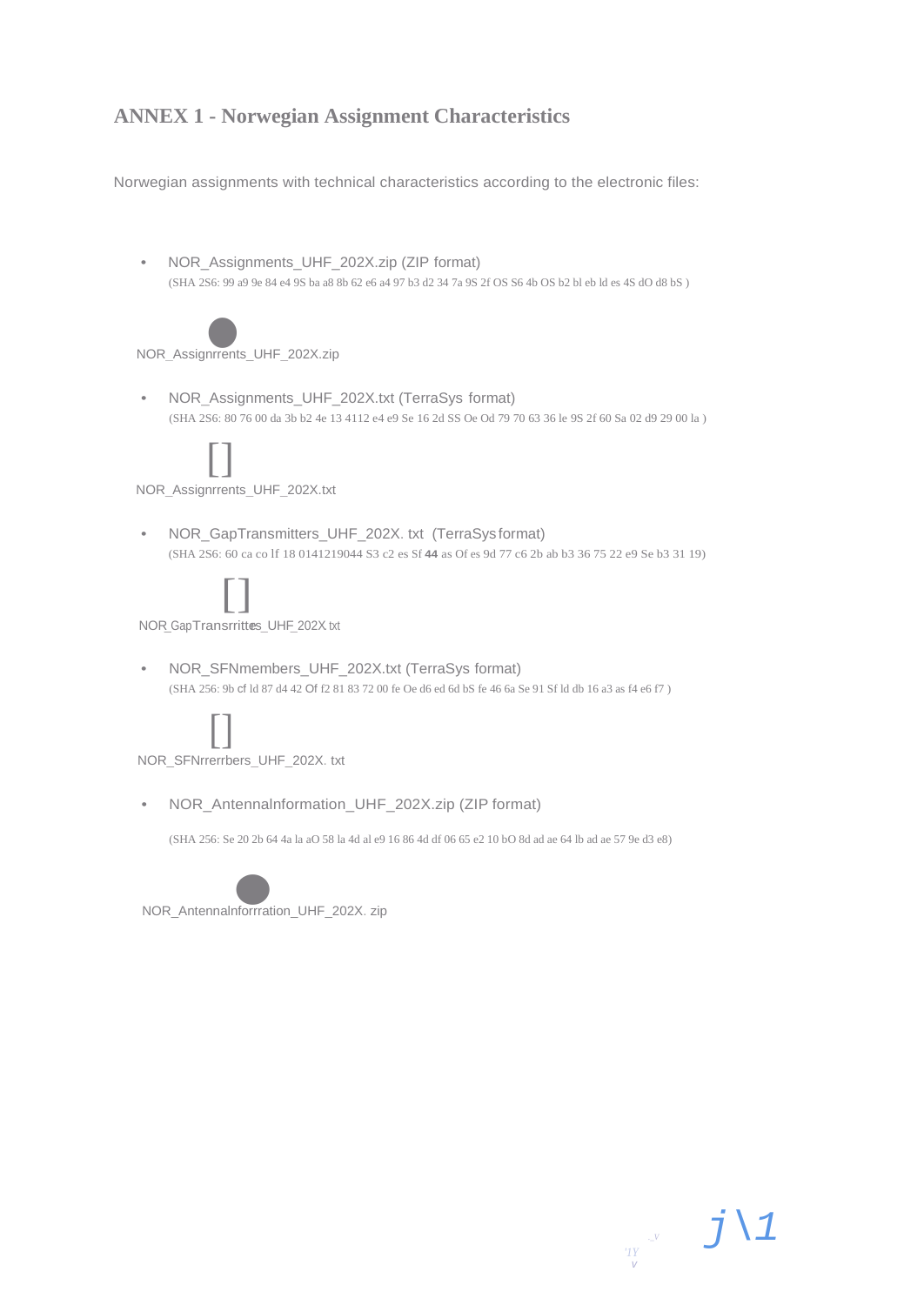## **ANN EX 2** - **Danish Assignment and Allotment Characteristics**

Danish assignments and allotments with technical characteristics according to the electronic files:

• DNK\_Asssign ments\_UHF\_202X.txt (TerraSysformat) (SHA2S6e9a04d47de9210S55e101Me2c37a46ccebf074aS4d38120044eae2ed49659)



(SHA256:51le46ff 4e2d6e65536858b9f9afabOl ba414bOfcd3b8a ee26fe 8bOd7d842fcd)



re *'a\*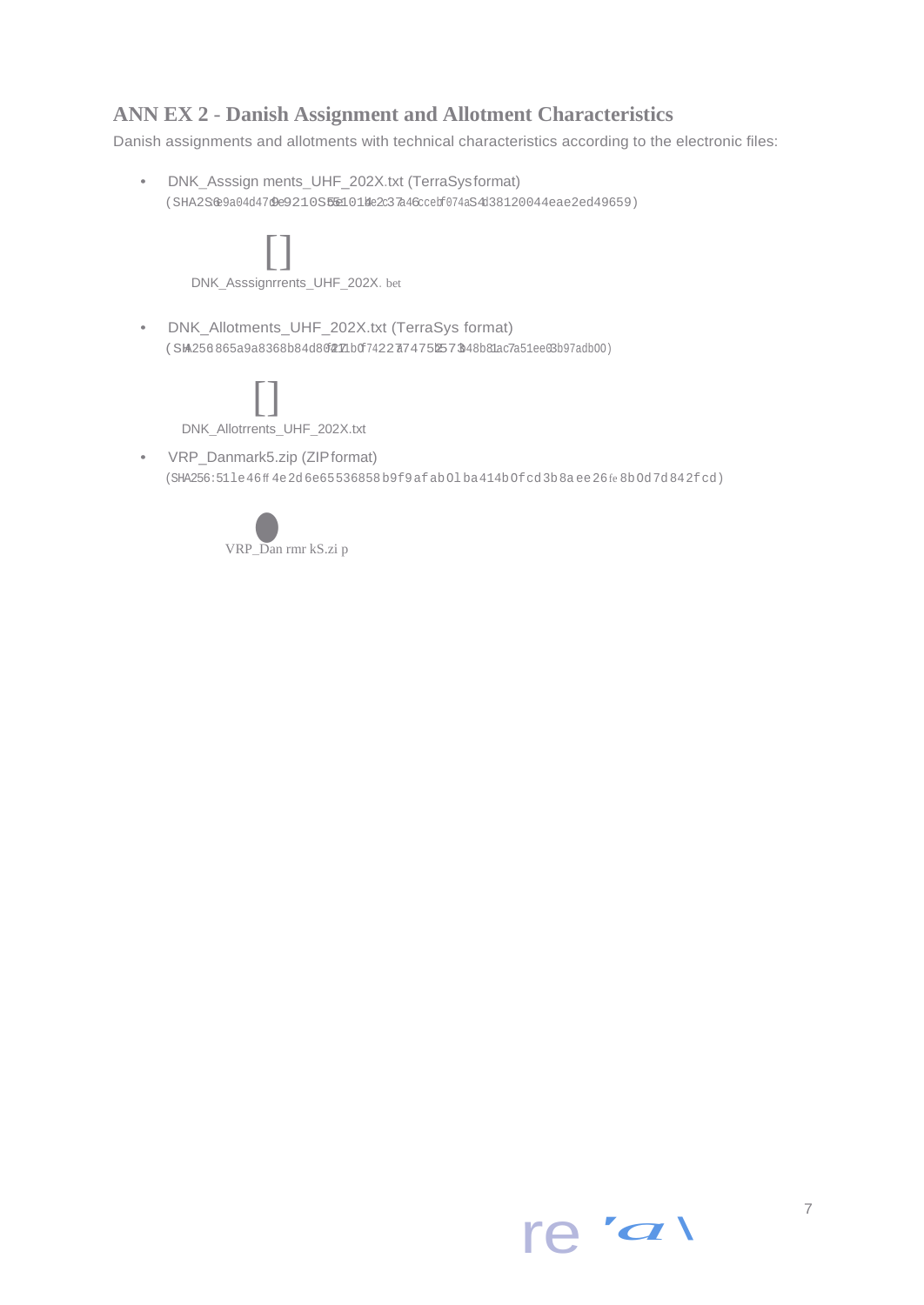## **ANNEX** 3 - **Implementation conditions**

Implementation of allotments/SFNs according to the frequency channel plan of this agreement, using the assignments mentioned in ANNEX 1 and ANNEX 2 respectively, creates a reference interference situation to all other co-channel allotments/SFNs. This reference interference level is by this agreement accepted.

Implementation of allotments/SFNs according to the frequency channel plan of this agreement and modifications to this plan shall be coordinated with the other party if the cumulative interfering field strength from all assignments belonging to the same allotment/SFN exceeds:

- 1. Either the reference interference level
- 2. or the value listed below, whichever is the greatest

Based on the boundary of any co -channel allotment or co-channel assignment with characteristics according to ANNEX 1 and ANNEX 2 respectively.

For this field strength calculation, the propagation model ITU-R P.1546-5 should be used. For summation, the power sum method should be used. For assignments the boundary is the calculated noise limited coverage, with the minimum median equivalent field strength corresponding to reference planning configuration 1 (RPC 1) of the GE06 Agreement increased by 3 dB.

*Field strength trigger,Er,igge,, valuesfor co-ordination when implementing the allotments/SFNs concerned:*

Etrigger =  $38 + 20$ \*log(f/650) dB $\mu$ V/m, fin MHz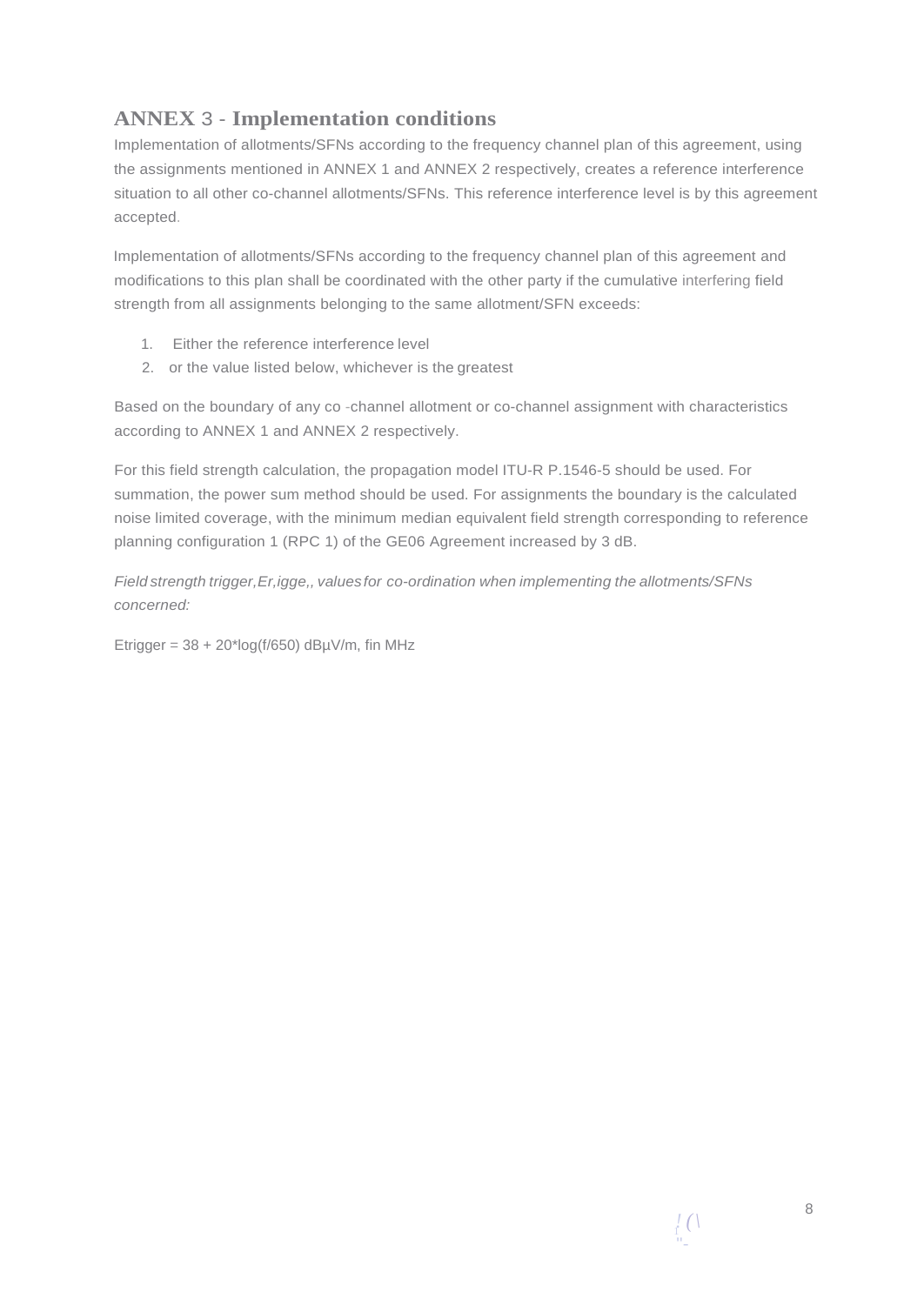#### **Agreement between Norway and Denmark for the frequency band 174-240 MHz**

If the cumulative interfering field strength exceeds the values (Emax int ) listed in the tables below on the boundary of co-channel/co-block allotments or the allotmcnt implementation is not in confonnity, coordination with the affected administration is needed.

The propagation model to be used for calculating cumulative interfering field strength is ITU-R 1546 database (l % of time, 50 % of location, fixed receiver antenna height of 10 m); the summation method to be used is the power sum method.

For affected T-DAB it is proposed to use the Emax <sub>mt</sub> for RPCS and for affected DVB-T it is proposed to use the Emax  $_{\text{in1}}$  for RPC2.

The agreement is also valid for applications other than T-DAB and DVB-T as long as the applications comply with the agreed Emax <sub>int</sub> values and the respective spectrum masks.

| <b>Reference planning</b>         | RPC <sub>5</sub>               |
|-----------------------------------|--------------------------------|
| configuration                     |                                |
| Location probability              | 95%                            |
| Reference C/N fdB'!               | 15                             |
| Reference (Emedlrer $fdB\mu V/ml$ | 66                             |
| CF (correction factor)            | 14.6                           |
| IM (implementation margin)        | 2.6                            |
| Emaxmt $[dB\mu V/m]$              | 39 (see exceptions in Tabte 2) |

#### **T-DAB interfered with by T-DAB for 200 MHz**

Table 1: Emaxlnt for T-DAB interfered by **T-DAB**

#### **Exceptions for the Nonvegian allotment NOR00018 (OSLO\_AKERSHUS**\_**OESTFOLD) and the Danish allotment DNK-NAT-12C-3**

| the following test points, an increased Em <sup>"</sup> is accepted.<br>Testpoint .nbr |          |          | $E$ <sub>muint</sub> $rdBuV/ml$ |
|----------------------------------------------------------------------------------------|----------|----------|---------------------------------|
| 5 (Oslo Fjord - NOR00018)                                                              | 011E001S | 59N0015  | 42,8                            |
| 6 (Oslo Fjord - NOR00018)                                                              | 010E5346 | 59N0407  | 42,2                            |
| 7 {Oslo Fjord - NOR00018)                                                              | 010E4553 | 59N1 128 | 41,2                            |
| 8 (Oslo Fiord - NOR000 I 8)                                                            | 010E3059 | 59N1839  | 40                              |
| 15 (DNK-NAT-12C-3)                                                                     | 10E14    | 57N4144  | 39,7                            |
| 16 (DNK-NAT-12C-3)                                                                     | 10E25    | 57N47    | 42,7                            |
| 17 {DNK-NAT-12C-3}                                                                     | 10E36    | 57N46    | 42,8                            |
| 18 (DNK-NAT-12C-3)                                                                     | 10E3930  | 57N2710  | 40.2                            |
| 19 (DNK-NAT-12C-3)                                                                     | 1E12     | 57N24    | 40,2                            |

**Table 2: Exceptions to the general values of Table 1**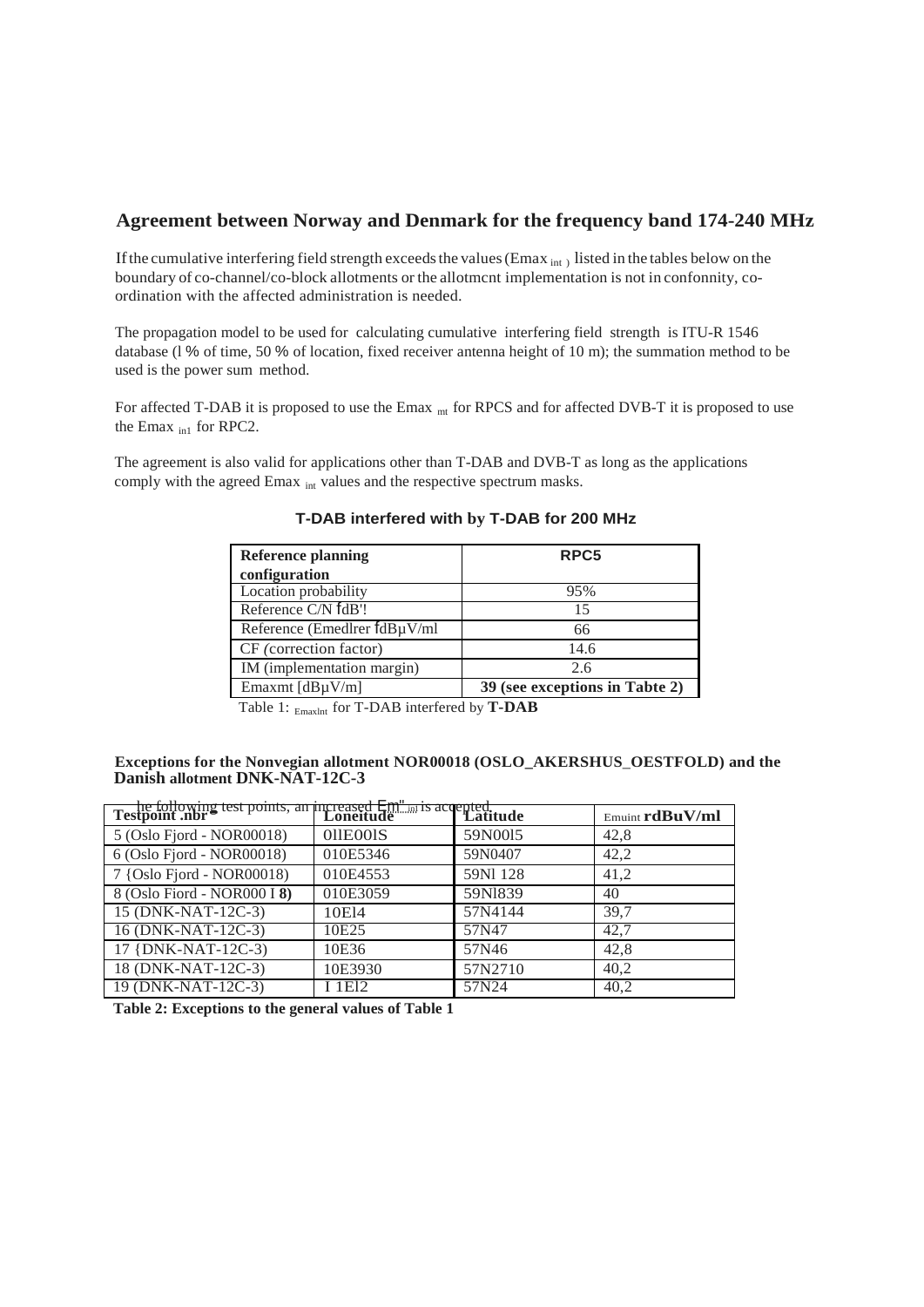#### **T-DAB interfered with by 7 MHz OVB-T for 200 MHz**

| <b>Reference planning</b>            | RPC5 |
|--------------------------------------|------|
| confi2uration                        |      |
| Location probability                 | 95%  |
| Protection Ratio <b>[dB1</b>         |      |
| Reference (E.ned) re r $[dB\mu V/ml$ | 66   |
| CF (correction factor)               | 14.6 |
| IM (implementation margin)           | 2.6  |
| $E$ max int $[dB\mu V/m]$            | 45   |

Table 3: Emu <sub>idt</sub> for T-DAB interfered with by 7 MHz DVB-T

#### **DVB-T interfered with by 7 MHz OVB-T for 200 MHz**

| <b>Reference planning</b>             | RPC <sub>2</sub> |
|---------------------------------------|------------------|
| confi2uration                         |                  |
| Location probability                  | 95%              |
| Protection Ratio [dB]                 | 19               |
| Reference (E.ned) rer [ $dB\mu V/m$ ] |                  |
| CF (correction factor)                | 12.8             |
| 1M (implementation margin)            | 2.8              |
| $E$ max int $[dB\mu V/ml$             | 38               |

**Table 4:** Emnint **for DVB-T interfered with by** 7 **MHz DVB-T for 200 MHz**

#### **OVB-T interfered with by T-DAB for 200 MHz**

| <b>Reference planning</b><br>confi2uration | RPC2 |
|--------------------------------------------|------|
| Location probability                       | 95%  |
| Protection Ratio ldB1                      | 23.6 |
| Reference $(E.-i)$ rer $\Gamma dB\mu V/ml$ | 67   |
| CF (correction factor)                     | 12.8 |
| IM (implementation margin)                 | 2.4  |
| E max fol $[dB\mu V/m]$                    | 33   |

**Table 5: Emu** ;111 **for DVB-T interfered witb by T-DAB**

11<sup><sup>1h</sup></sup> May 2010

ud Valore

Flemming Alstrup NITA, Denmark

John-Eivind Velure<br>NPT, Norway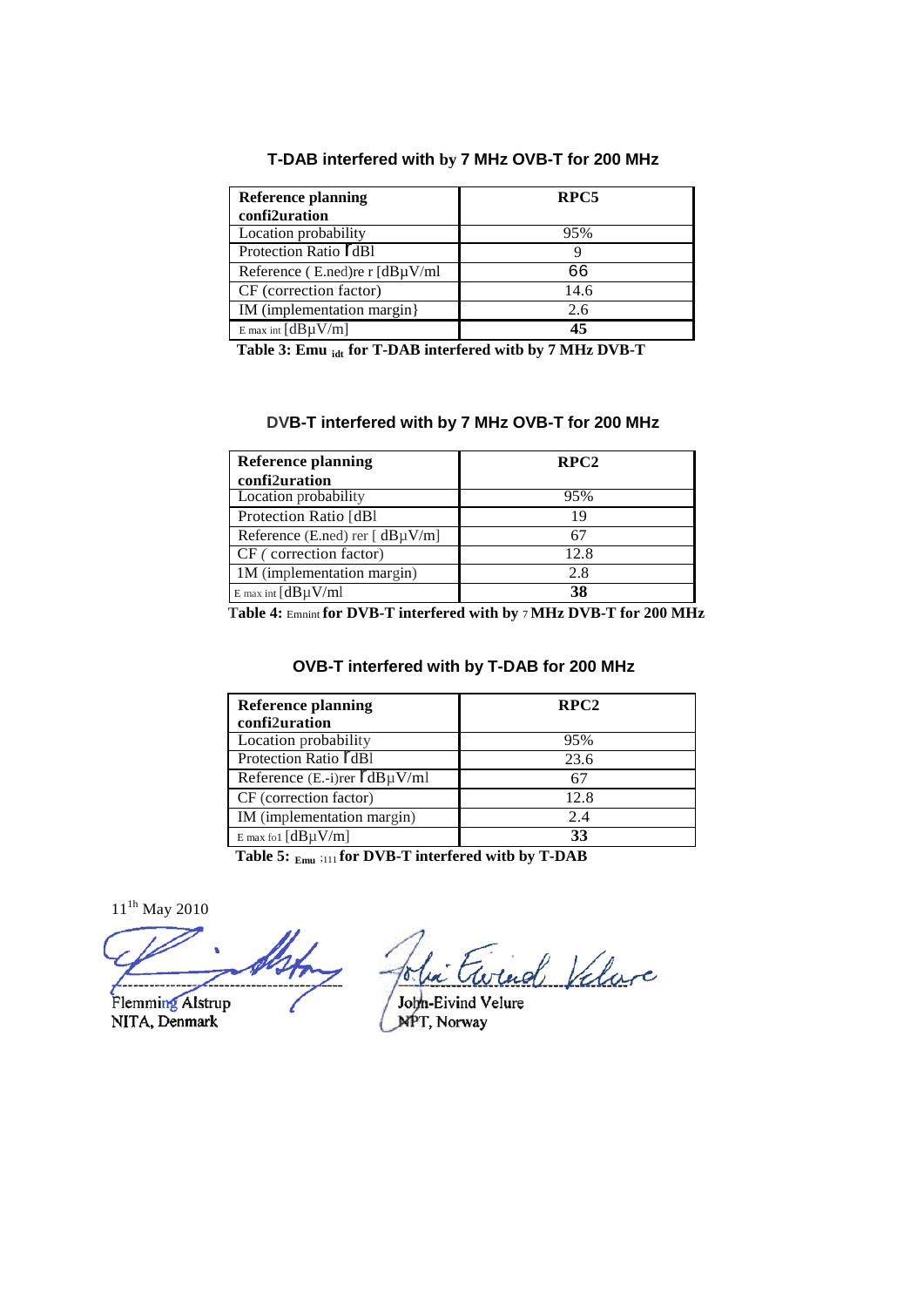Aftaler med Polen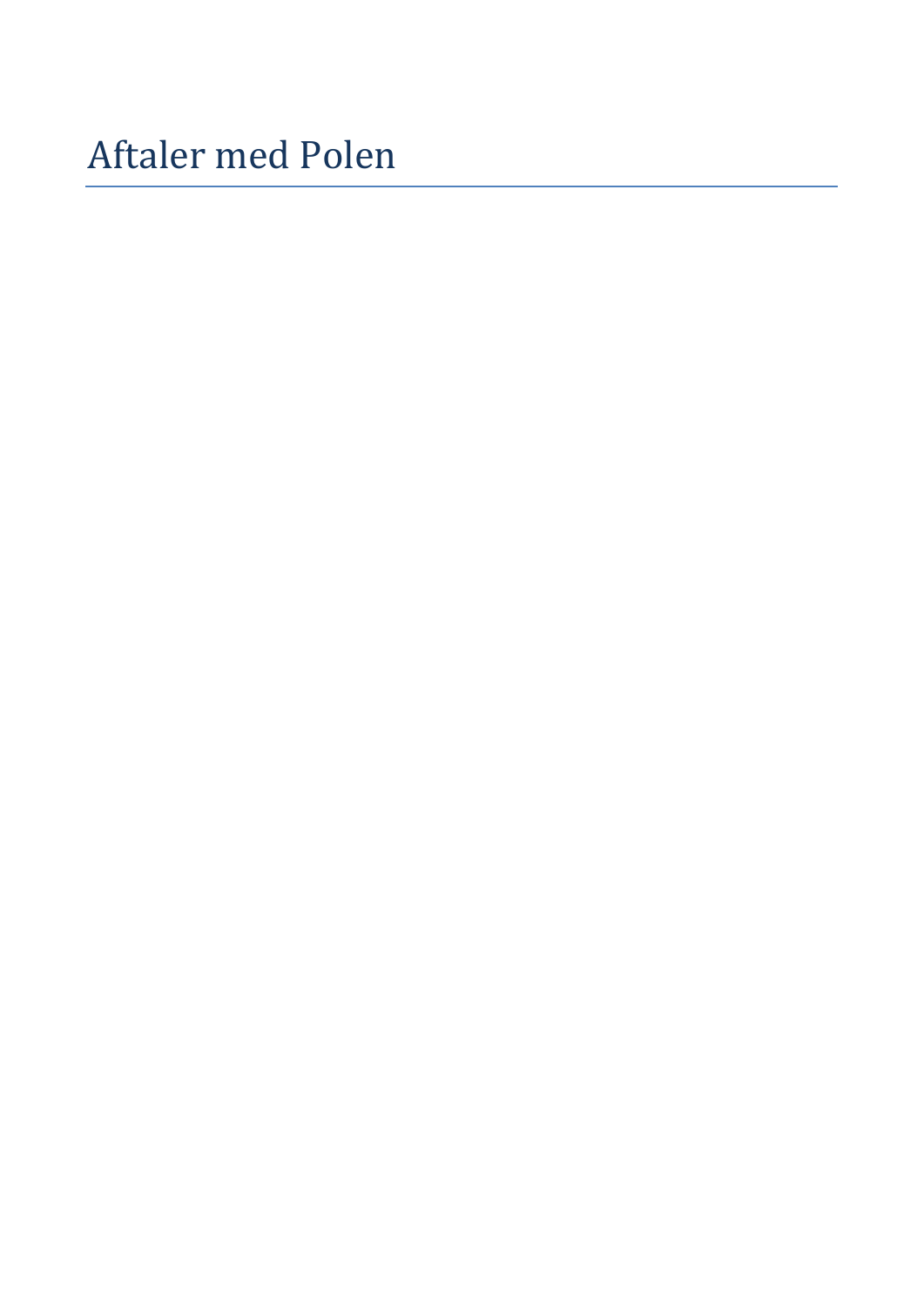## **Agreement between Denmark and Poland covering the Digital assignments and allotments included in the Plan at RRC-06**

## *Background and problem:*

During the development af the digital Plan agreed in Geneva at the RRC-06 a number af assignments and allotments were included in the Plan using conditional Administrative Declarations.

To enable the implementation af the assignments and allotments contained in the Plan for Denmark and Poland and at the same time ensure the future integrity it is necessary to agree an suitable fieldstrength limits.

## *1. General agreements*

- Coordination between the administrations concemed is required, in case the maximum allowable field strength as indicated in chapter 2 (for UHF) and chapter 3 (for VHF) is exceeded by the cumulative interfering field strength af a real network implementation. The network implementation camprises all previously notified assignments as well as all newly notified assignments for the corresponding allotment.
- Field strengths are calculated at 10 meters height for 1% time, 50% oflocations.
- The power sum method is used to calculate the cumulative interference field strength.
- Tue cumulative interference field strength is calculated at the boundary af the cochannel/co-block allotments.
- For field strength calculation, the propagation model according to the Geneva RRC-06 Agreement (modified ITU-R P. 1546) should be used. The parties noted that there are differences in the implementation af land-sea geographical data which could result in discrepancies in the calculated results. Preferably the land-sea data used at the RRC-06 should be used, if available.
- Assignments, that are situated within an allotment area, designated to transmit an the same channel as the allotment, but not linked to that allotment, will be treated in the implementation exactly like linked assignments in the RRC 06 planning process. Only the allotment area will be protected. The service area af these assignments outside of the allotment area are not protected.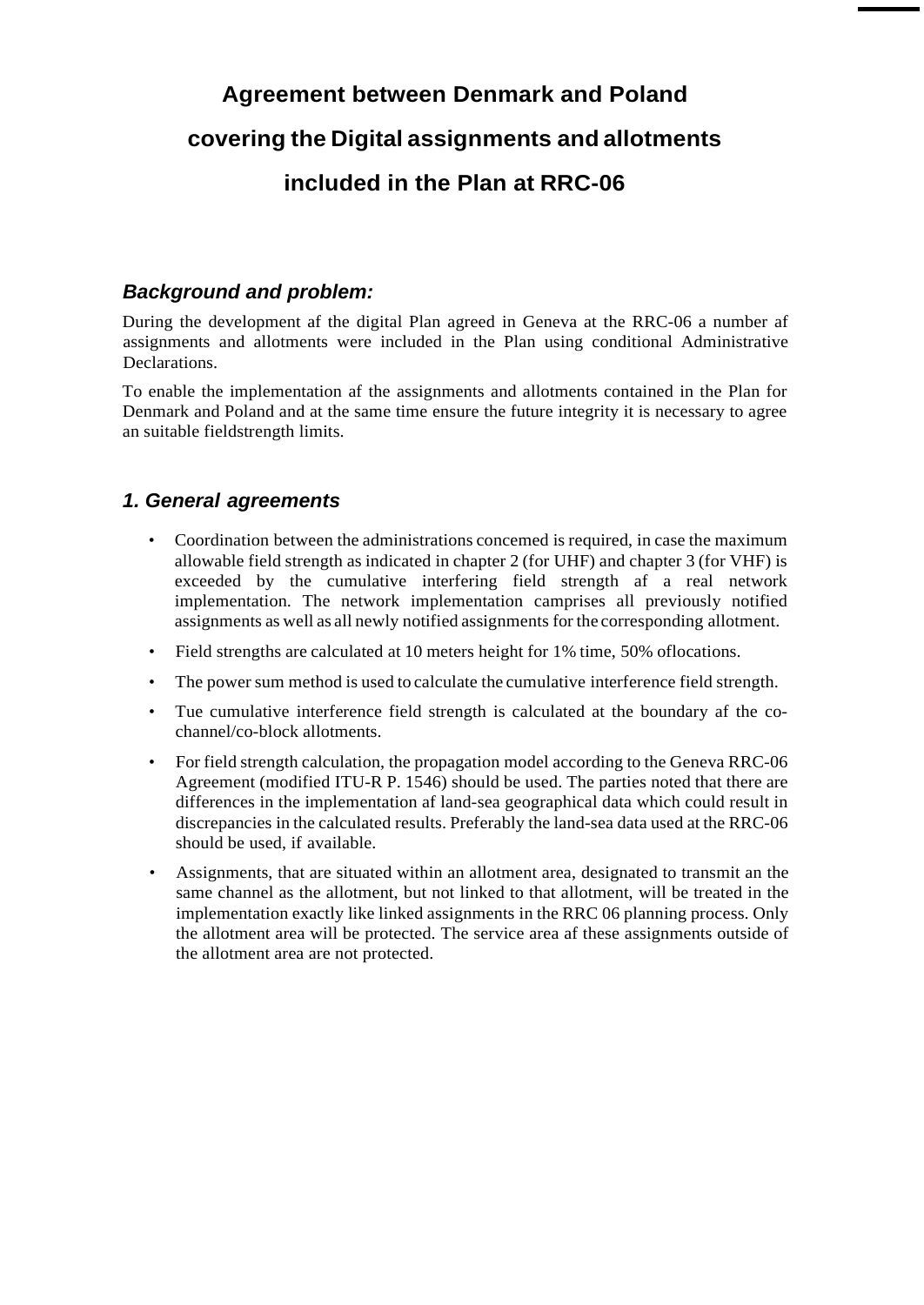## *2. UHF agreement*

The maximum allowable interfering field strength  $_{\rm Emaxint}$  is defined as

```
E_{\text{maxint}} = 49 + \text{foorr} [\text{dB}\mu\text{V/m}]
```
where *horr* is the frequency correction (in dB), given by 30\*log(f/650), fin MHz

## *3. VHF agreement*

The maximum allowable interfering field strength  $_{\text{Emaxint}}$  is defined as follows:

| DVB-T interfered by 7 MHz DVB-T: | Emaxint $=38$ dB $\mu$ V/m                    |
|----------------------------------|-----------------------------------------------|
| DVB-T interfered by T-DAB:       | $E_{\text{maxint}} = 33 \text{ dB}_{\mu} V/m$ |
| T-DAB interfered by T-DAB:       | $E_{\text{maxint}}$ = 39 dB $\mu$ V/m         |
| T-DAB interfered by 7 MHz DVB-T: | $E_{\text{maxint}} = 45 \text{ dB}_{\mu}$ V/m |

Two or more neighboring allotments using the same channel/block are treated as one allotment.

Geneva,  $8<sup>th</sup>$  of June 2006

On behalf of the Administration of

Denmark

Poland

Henning Andersen Krystyna Kuhn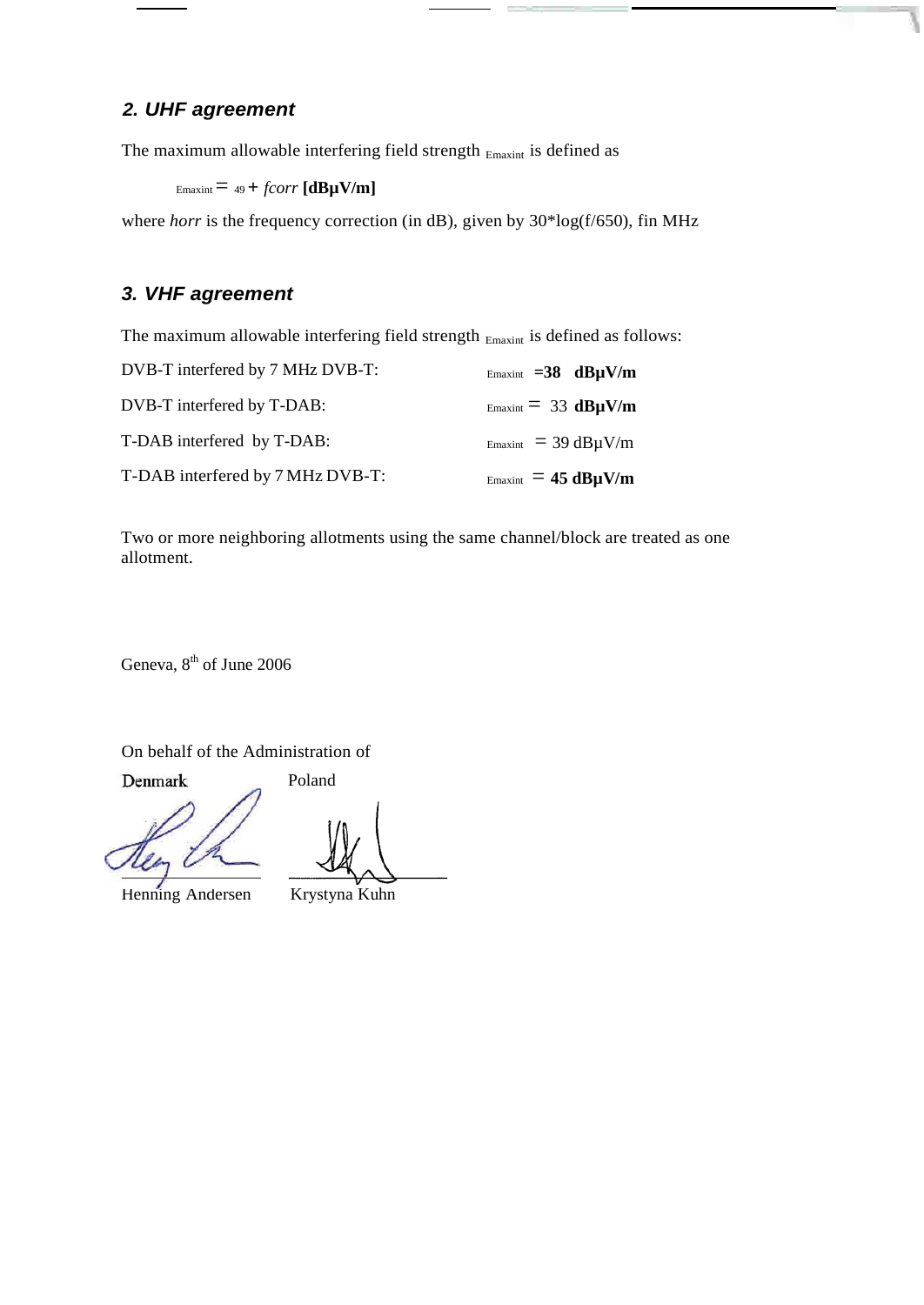